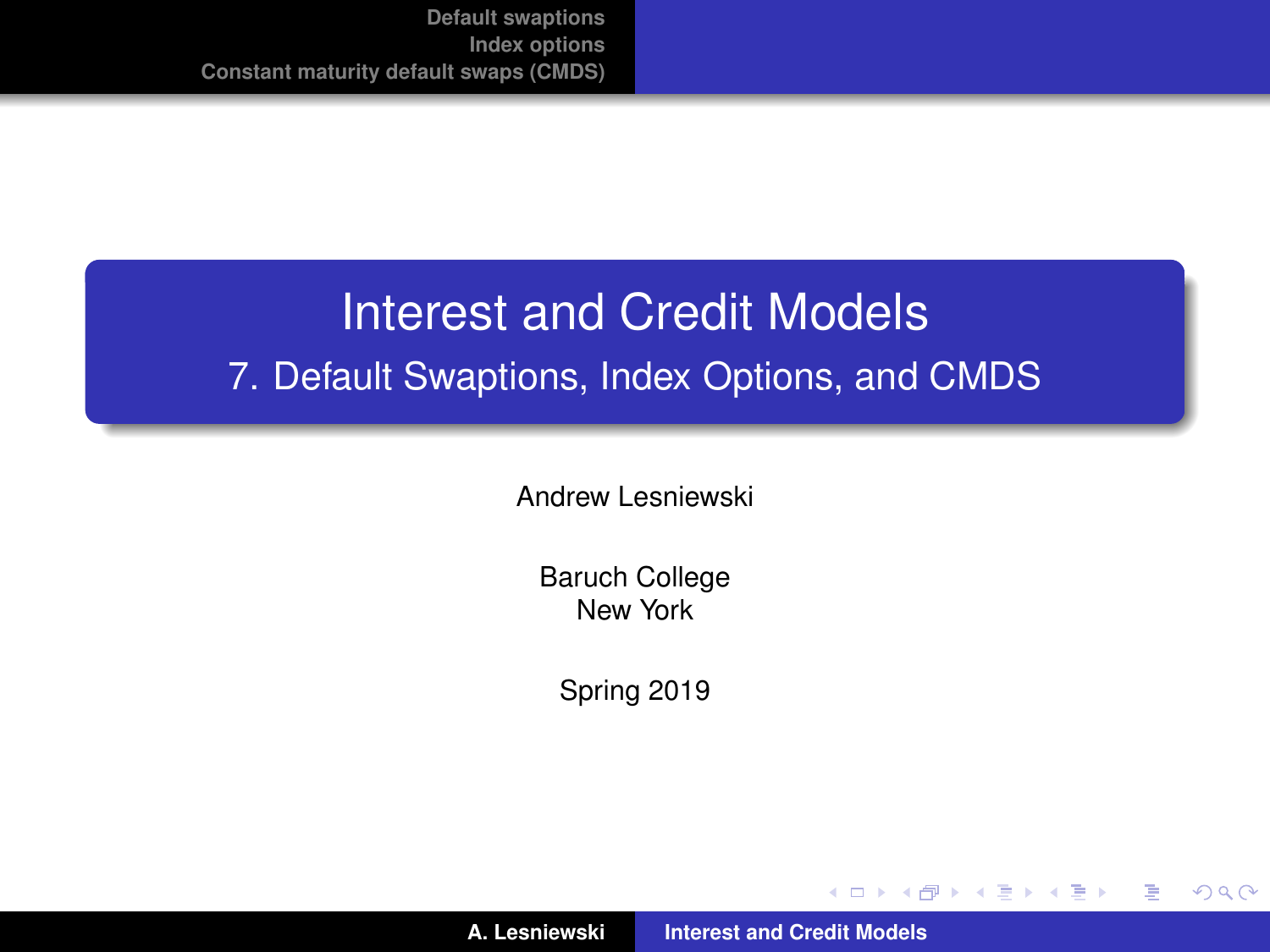







**3** [Constant maturity default swaps \(CMDS\)](#page-20-0)

す 御 ト す 重 ト す 重 ト

4 0 8

重

 $299$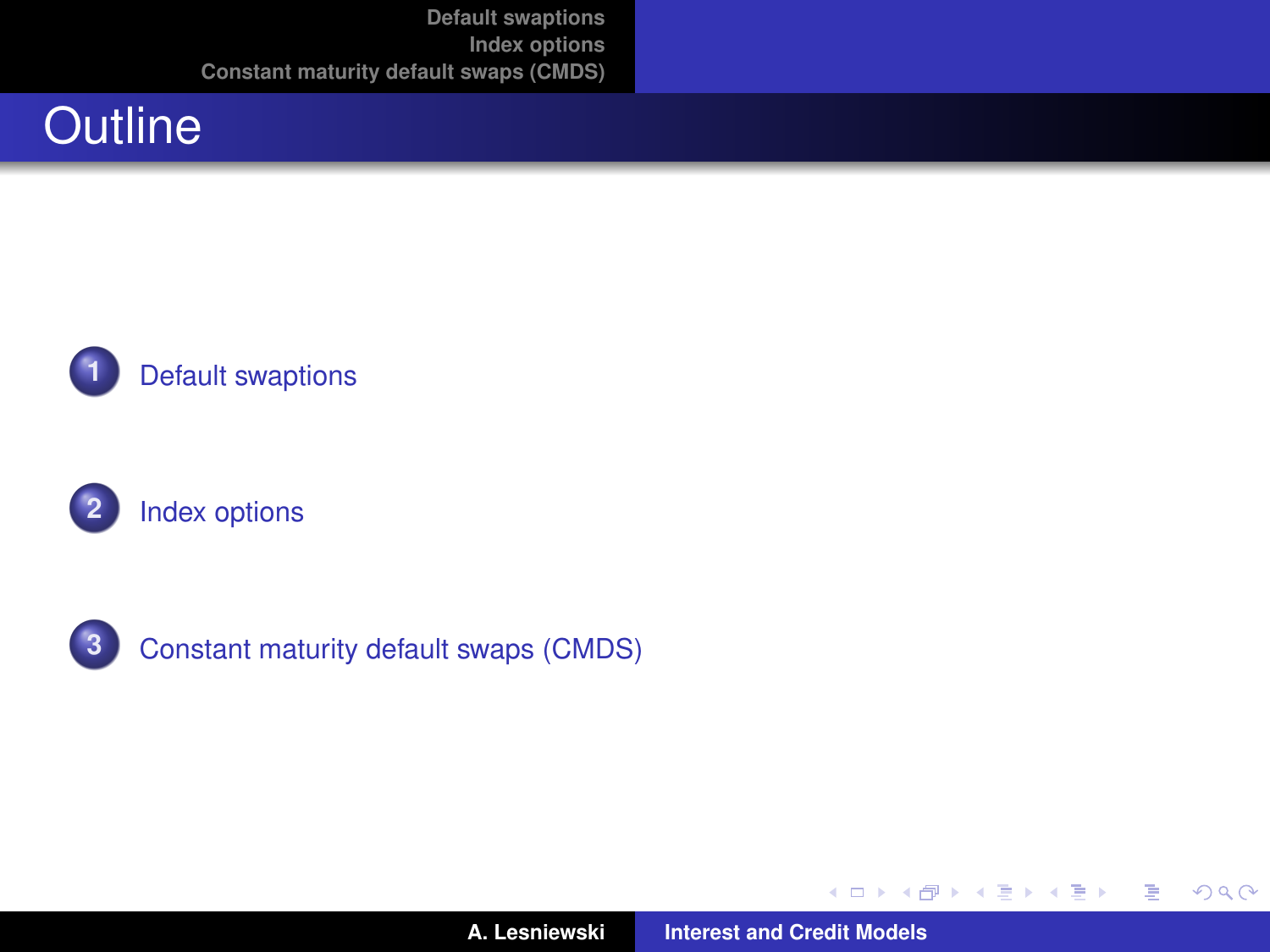## Default swaption

- A *default swaption* or *CDS option* is an OTC instrument which grants the holder the right, but not obligation, to enter into a (single name) CDS on a contractually specified date  $T_0$  and at a contractually specified spread  $C$ .
- An option to buy protection is called a *payer* swaption, while an option to sell protection is called a *receiver* swaption.
- It is common (especially outside of the USD market) that default swaptions have a knock out feature built in.
- $\bullet$  Namely, if the reference name underlying the CDS defaults prior to  $T_0$ , the swaption is knocked out and the contract is nullified.

 $\sqrt{m}$   $\rightarrow$   $\sqrt{m}$   $\rightarrow$   $\sqrt{m}$   $\rightarrow$ 

<span id="page-2-0"></span> $QQ$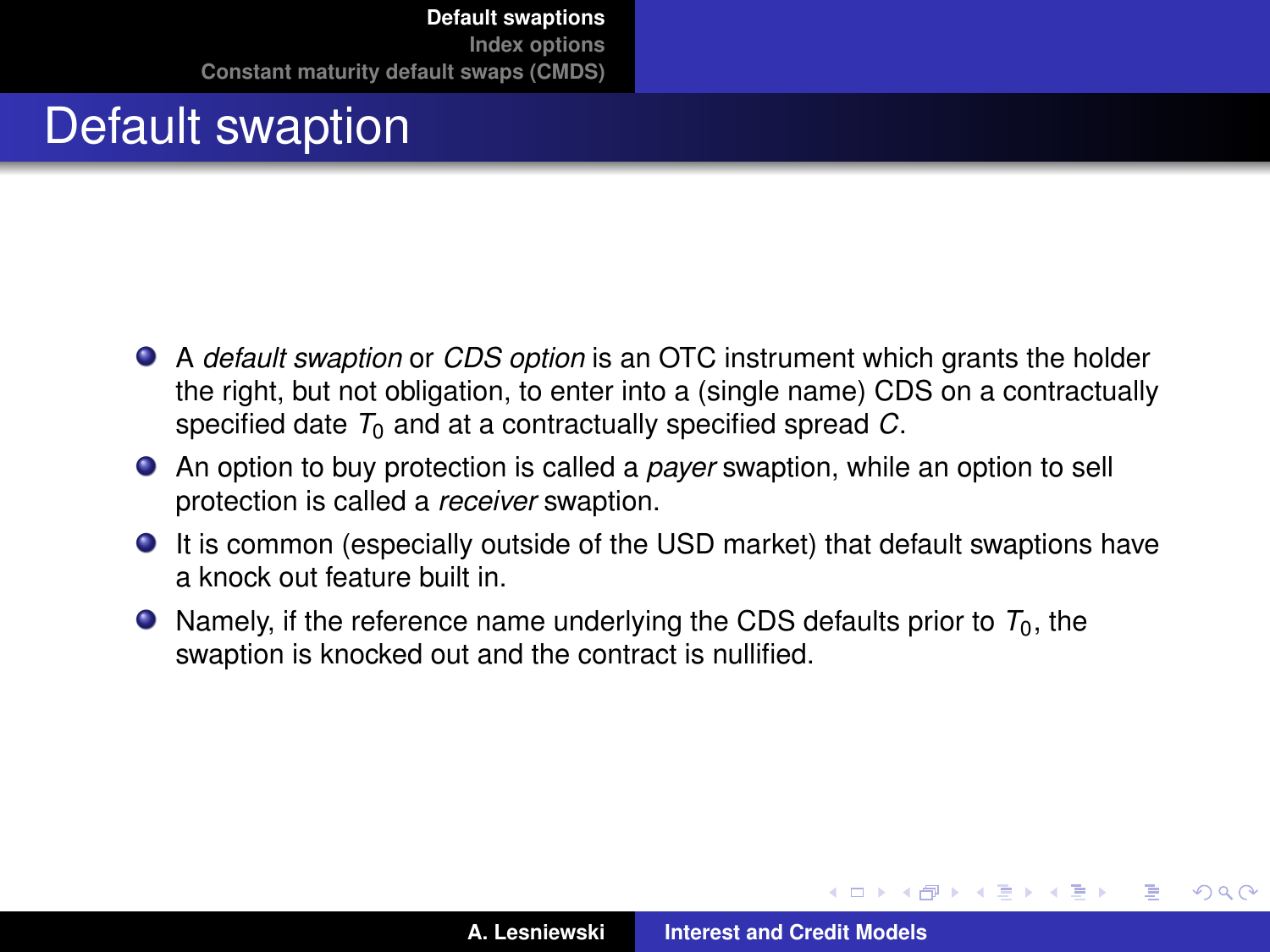## Default swaption

- As a result of this knock out provision, single name default swaptions are rather illiquid and, typically, only short dated contracts trade.
- The knock out feature inserts digital risk into a single name swaption, which may have unpleasant consequences.
- For example, a holder of a payer swaption sees its value go through the roof as the spread blows out (and the swaption is deep in the money), and drop to zero if the underlying name defaults prior to  $T_0$ .

 $QQ$ 

イロト イ押ト イヨト イヨト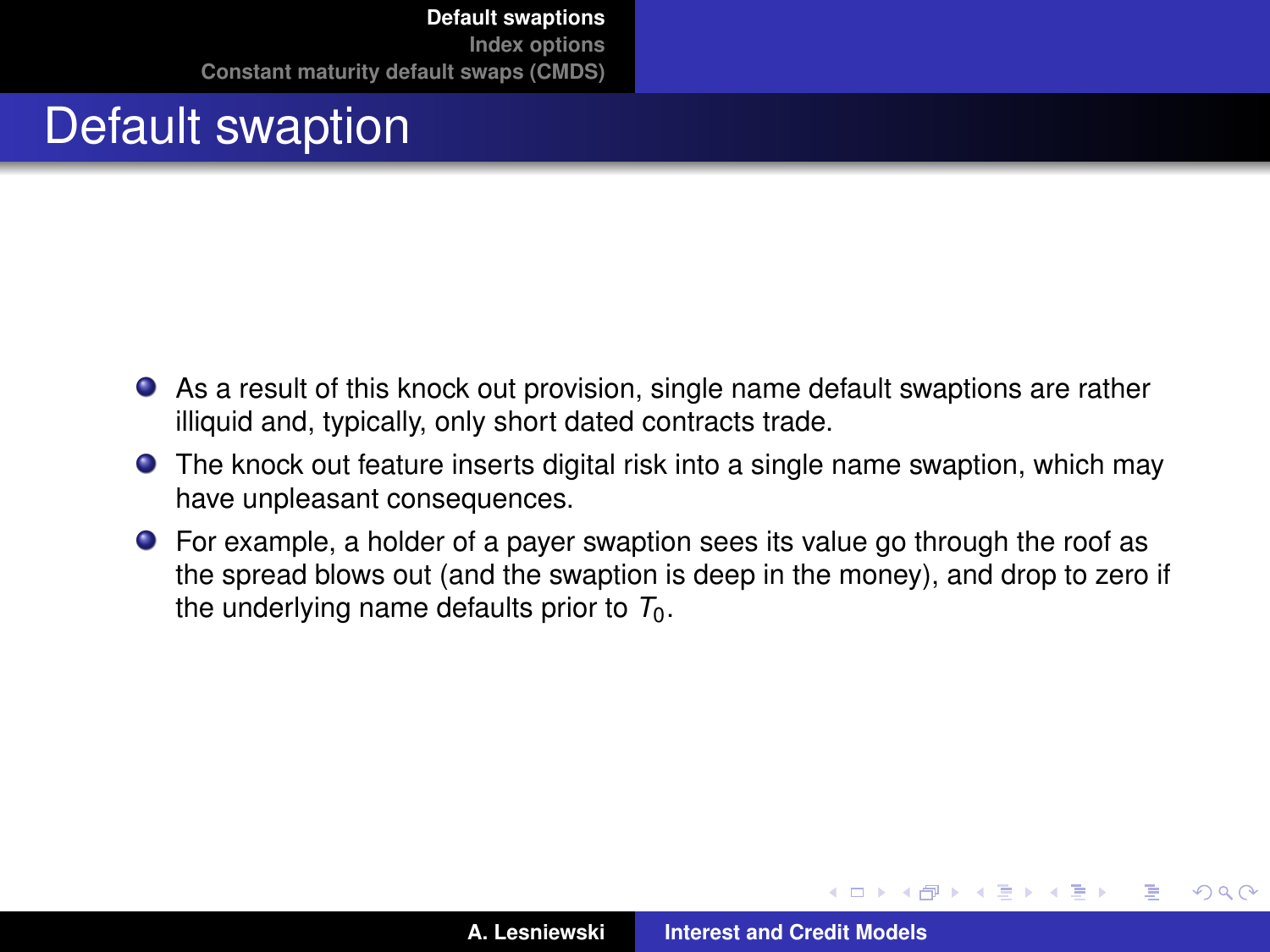## Valuation of default swaptions

Consider a payer swaption (with the knock out provision), i.e. an option to buy protection, struck at *K*. Its payoff (exercise value) is

$$
V_{\text{pay}}(T_0, T) = 1_{\tau > T_0} (V_{\text{prot}}(T_0, T) - K\mathcal{A}(T_0, T))^{+}
$$
  
= 1\_{\tau > T\_0} \mathcal{A}(T\_0, T)(C(T\_0, T) - K)^{+},

where  $C(T_0, T) = V_{\text{prot}}(T_0, T)/A(T_0, T)$  is the forward par spread at  $T_0$ .

- This expression looks very much like the payoff of an interest rate swaption, except that for the presence of the indicator function  $1_{\tau>7_0}$  (reflecting the knock out provision).
- We can include the knock out feature in the risky annuity by defining

$$
\mathcal{A}^*(t, T_0, T) = 1_{\tau > t} \mathcal{A}(t, T_0, T),
$$

so that the payoff takes the form

$$
V_{\text{pay}}(T_0, T) = \mathcal{A}^*(T_0, T)(S_0 - K)^+.
$$

イロメ イ部メ イヨメ イヨメー

 $2Q$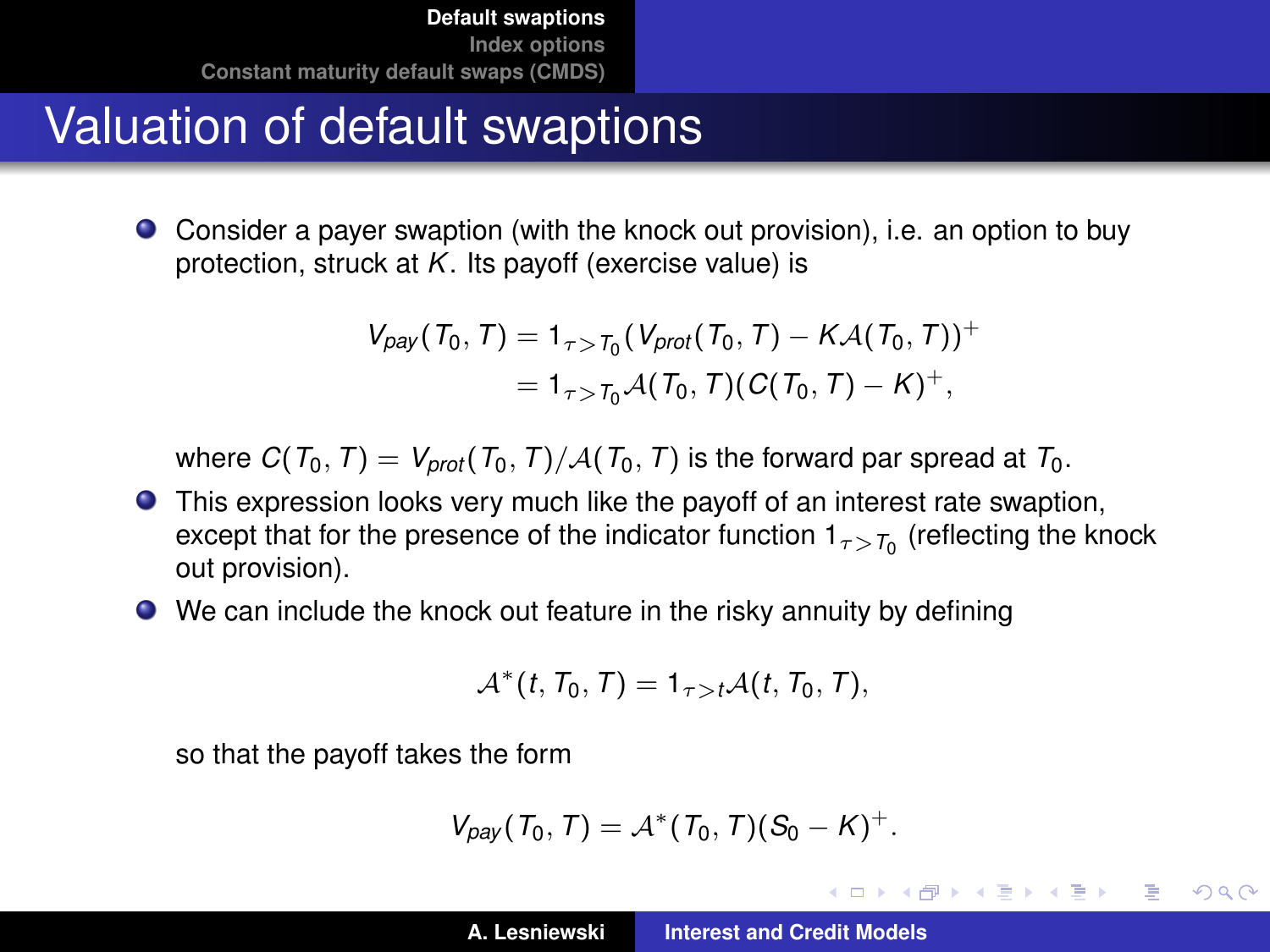# Valuation of default swaptions

- This expression looks exactly like the payoff of an interest rate swaption, and we are inclined to use the methods of arbitrage pricing theory.
- $\bullet$  However, while  $\mathcal{A}^*$  represents the price of a traded asset (namely a stream of risky cash payments), strictly speaking, *it is not* a a numeraire, as it is not positive.
- **•** From a practical perspective, this is not a problem because the value of the swaption is zero when the numeraire turns zero.
- In order to formulate this mathematically, we start with the valuation formula under the risk neutral measure.

 $\sqrt{m}$   $\rightarrow$   $\sqrt{m}$   $\rightarrow$   $\sqrt{m}$   $\rightarrow$ 

 $QQ$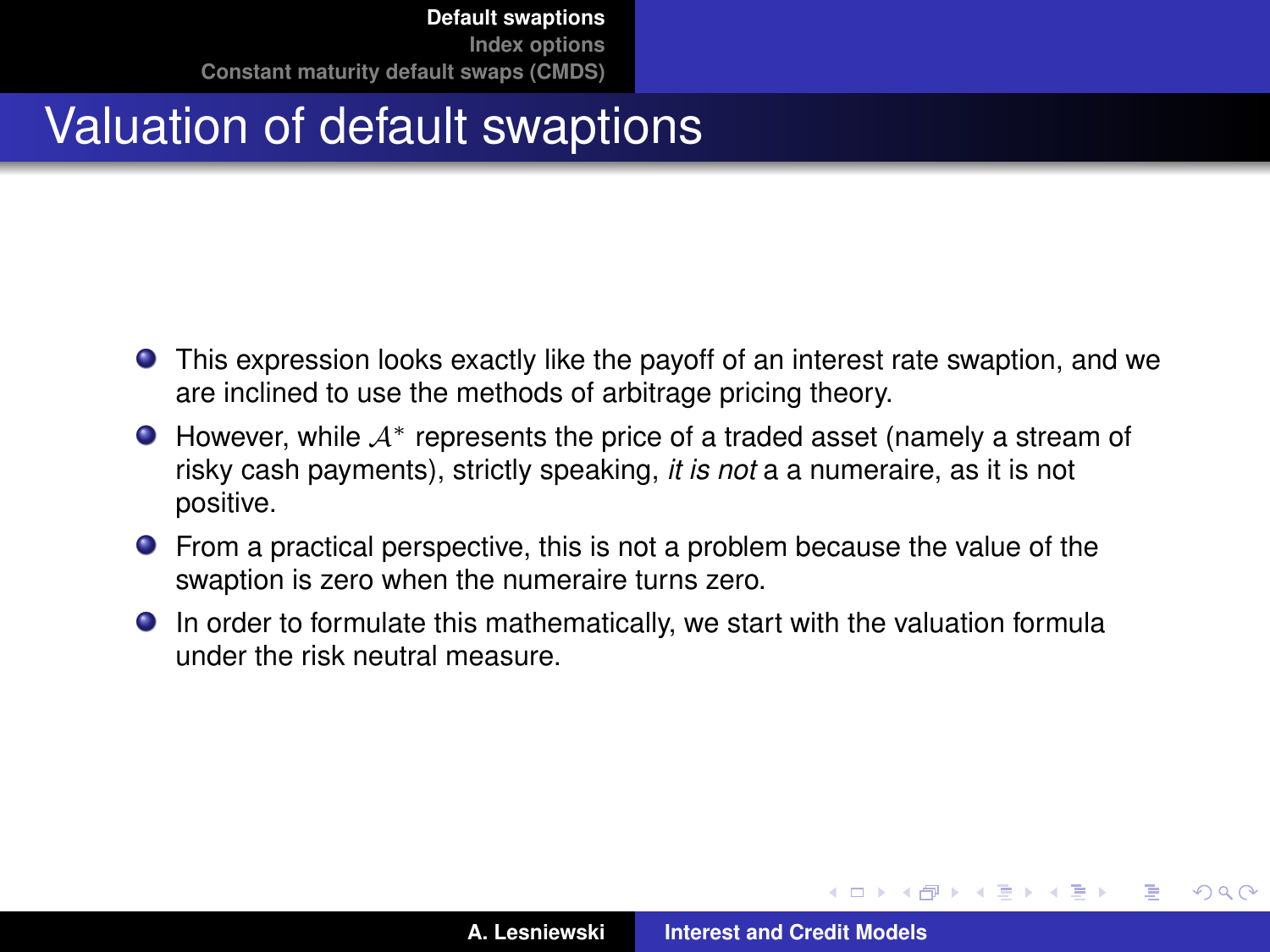## Valuation of default swaptions

Using the results presented in Lecture Notes #2, we find that

$$
V_{\rho ay}(0) = \mathsf{E}\Big[1_{\tau > T_0} \mathcal{A}(T_0, T)(C(T_0, T) - K)^+ e^{-\int_0^{T_0} r(s) ds}\Big]
$$
  
=  $\mathsf{E}\Big[\mathcal{A}(T_0, T)(C(T_0, T) - K)^+ e^{-\int_0^{T_0} (r(s) + \lambda(s)) ds}\Big].$ 

In the risk neutral measure, we have thus transformed the (non-strictly positive) indicator process  $1_{t>\tau}$  into the (strictly positive) process  $e^{-\int_0^t (r(s)+\lambda(s))ds}$ .

イロメ イ部メ イ君メ イ君メー

 $299$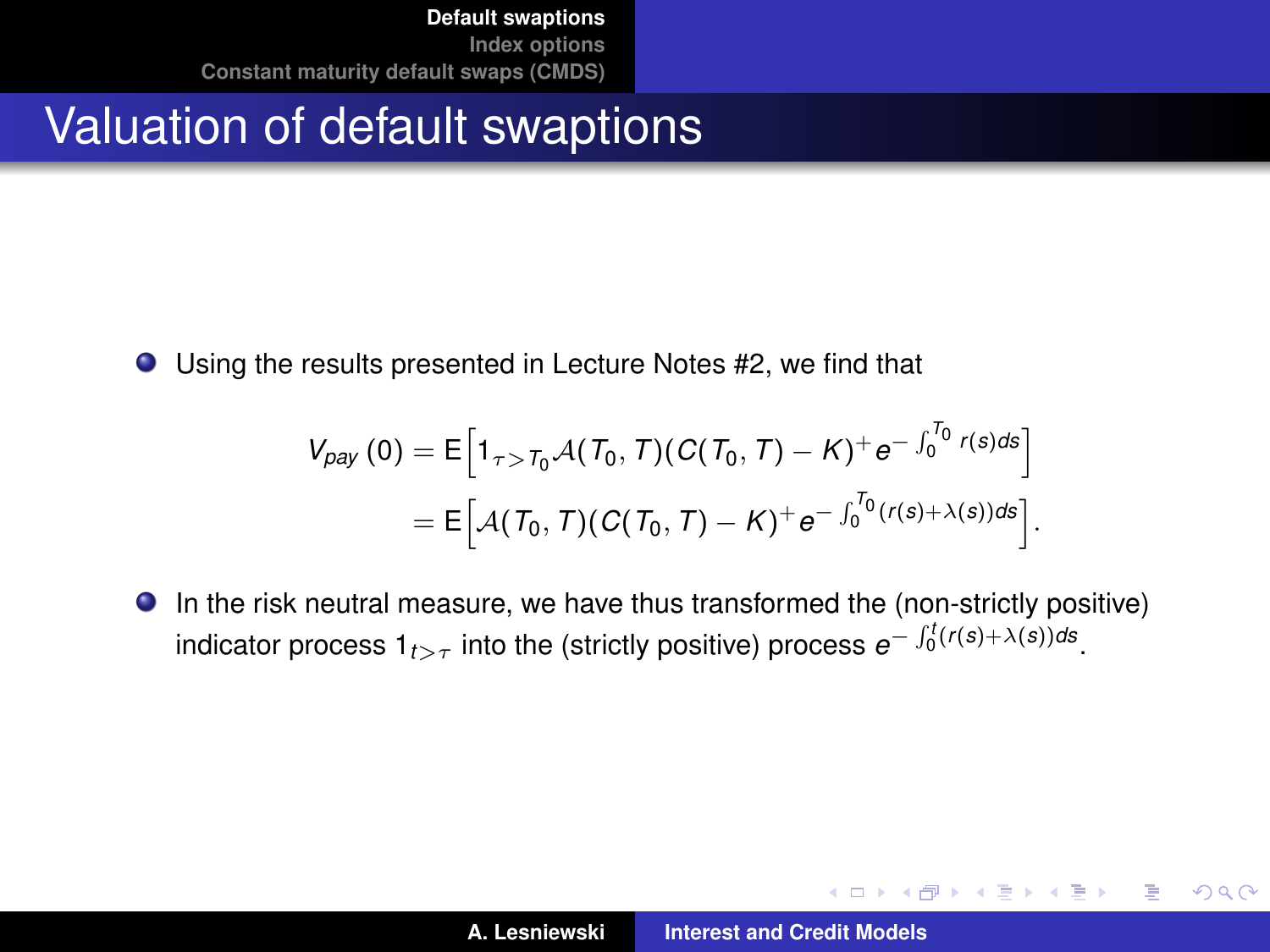# Valuation of default swaptions

The factor  $e^{-\int_0^{T_0}(r(s)+\lambda(s))ds}$  can be combined with  $\mathcal{A}(T_0,T)$ , yielding the following numeraire:

$$
\mathcal{N}(t) = \mathcal{A}(t, T_0, T)
$$
  
= 
$$
\sum_{1 \leq i \leq N} \delta_i \mathcal{P}(t, t, T_i).
$$

- Note that this numeraire does not correspond to an actual financial asset (as the risky zero coupon bonds are not modeled correctly), but serves as a useful "pseudo-asset".
- We let  $Q_{\mathcal{T}_0, \mathcal{T}}$  denote the EMM associated with this numeraire, called the *forward survival measure*.

イロメ イ団メ イヨメ イヨメー

÷.  $QQQ$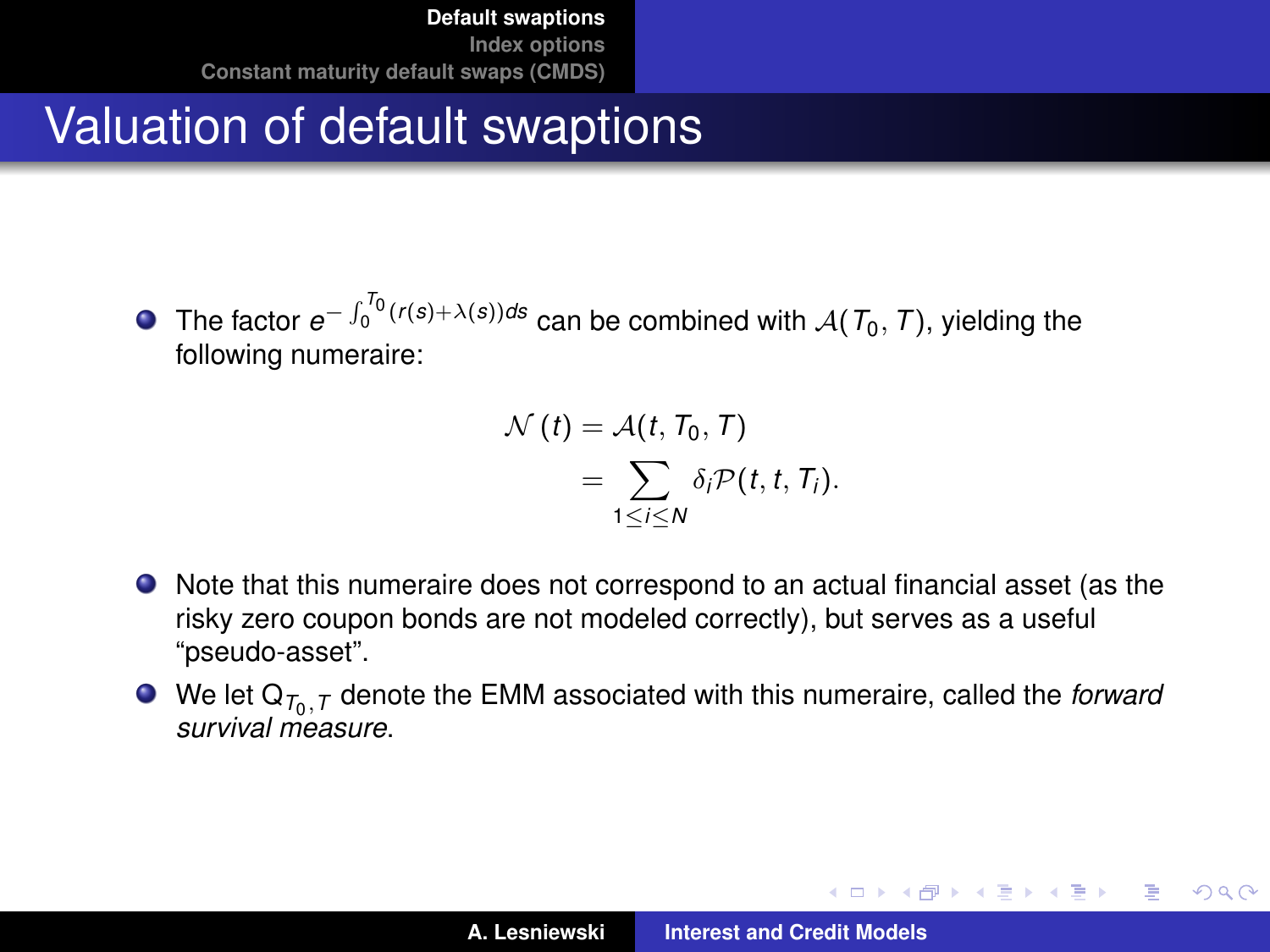# Valuation of default swaptions

Using Girsanov's theorem and changing to  $Q_{\mathcal{T}_0, \mathcal{T}}$ , we can write the swaption price in the familiar form

$$
V_{\text{pay}} = A_0(T_0, T) E^{Q_{T_0}, T} [(C(T_0, T) - K)^+] .
$$

Note that, under the survival measure  $\mathsf{Q}_{\mathcal{T}_0,\mathcal{T}},$  the par spread

$$
C(t, T_0, T) = \frac{V_{prot}(t, T_0, T)}{\mathcal{A}(t, T_0, T)}
$$

is a martingale.

The precise nature of this martingale is, of course, unknown, and we have to use approximations.

イロメ イ団メ イヨメ イヨメー

 $299$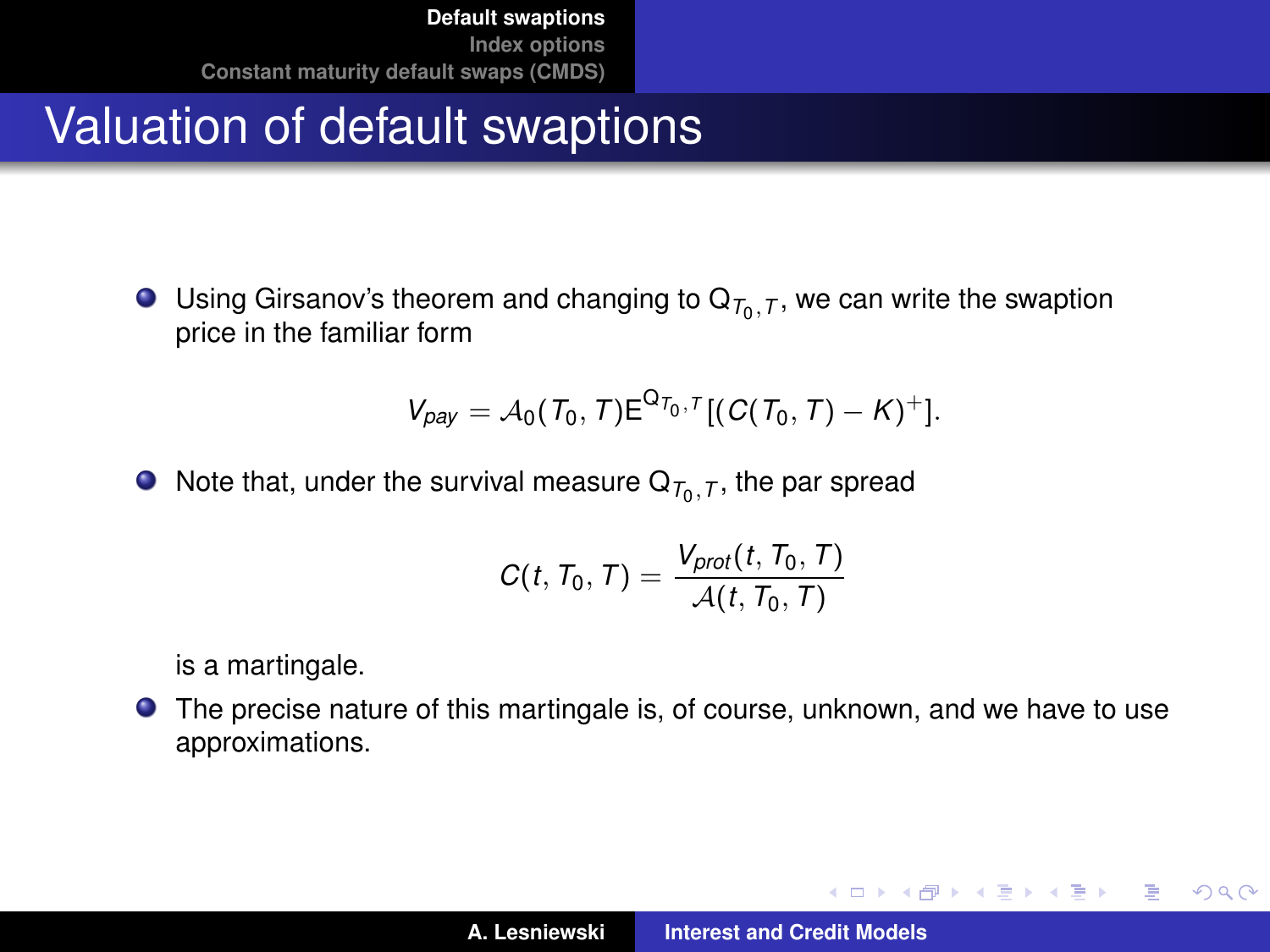#### Lognormal model for default swaptions

The market convention for option pricing is to assume that *C* (*t*) follows a  $\bullet$ lognormal process:

$$
\frac{dC(t)}{C(t)}=\sigma dW(t).
$$

As consequence, the swaption price is given by a Black-Scholes type formulas:

$$
V_{pay} = A_0(T)(C_0N(d_1) - KN(d_2)),
$$
  
\n
$$
V_{rec} = A_0(T)(KN(-d_2) - C_0N(-d_1)).
$$

where

$$
\begin{aligned} d_1&=\frac{\log\frac{C_0}{K}+\frac{1}{2}\,\sigma^2\,T_0}{\sigma\sqrt{T_0}}\,,\\ d_2&=\frac{\log\frac{C_0}{K}-\frac{1}{2}\,\sigma^2\,T_0}{\sigma\sqrt{T_0}}\,. \end{aligned}
$$

イロメ イ団メ イヨメ イヨメー

重

 $299$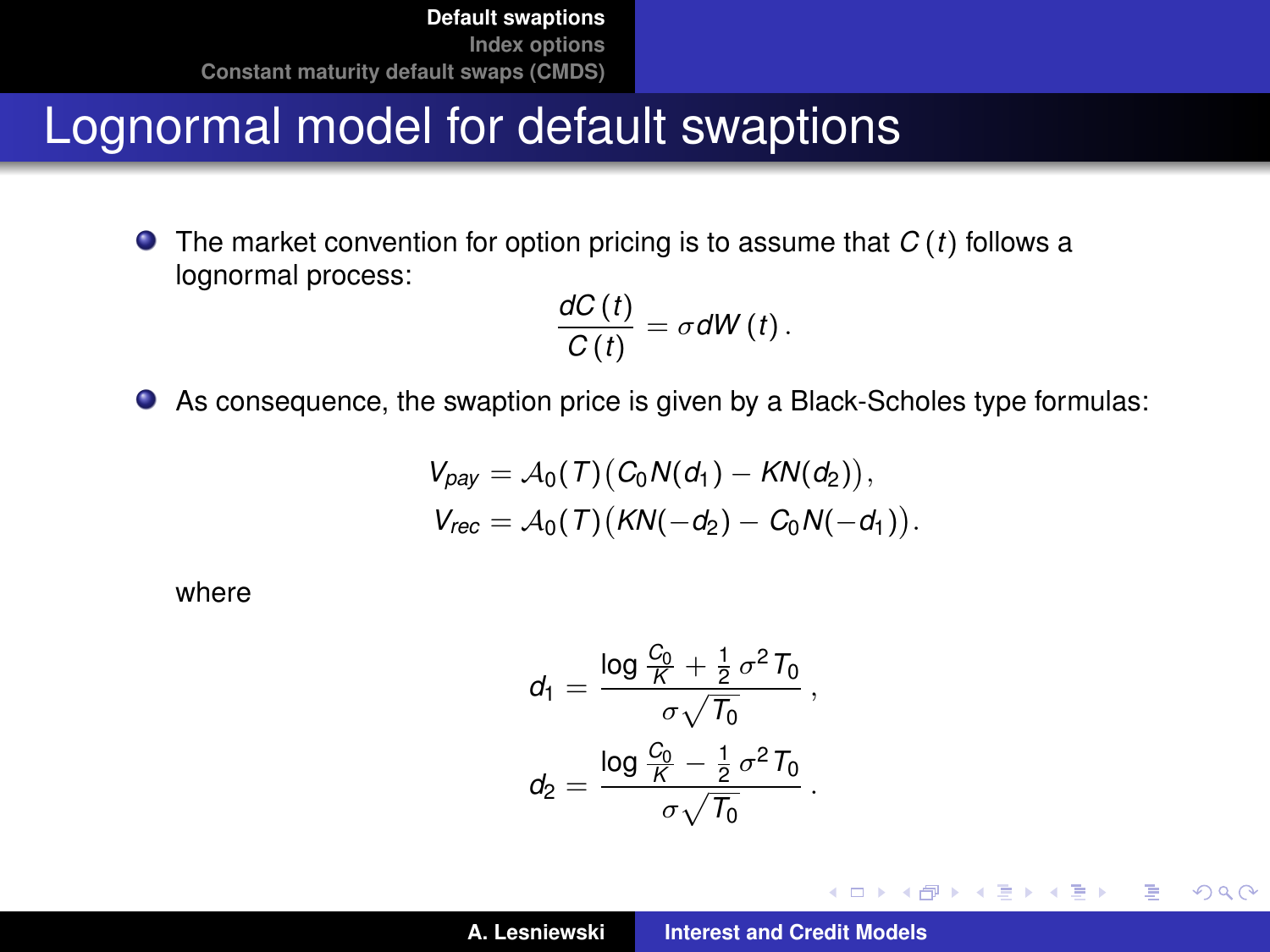## Mechanics of an index option

- There is a liquid market for short dated European options on standardized credit indices.
- Since the indices roll every 6 months, and the off-the-run indices are less liquid, most of the option activity is in the 1 through 3 months.
- At expiration, the option holder has the right to exercise into a basket of CDSs at a specified spread.
- The content of the basket consists of the components of the underlying index, at the time of option trade.

す 御 ト す 重 ト す 重 ト

4 0 8

<span id="page-10-0"></span>Þ

 $QQ$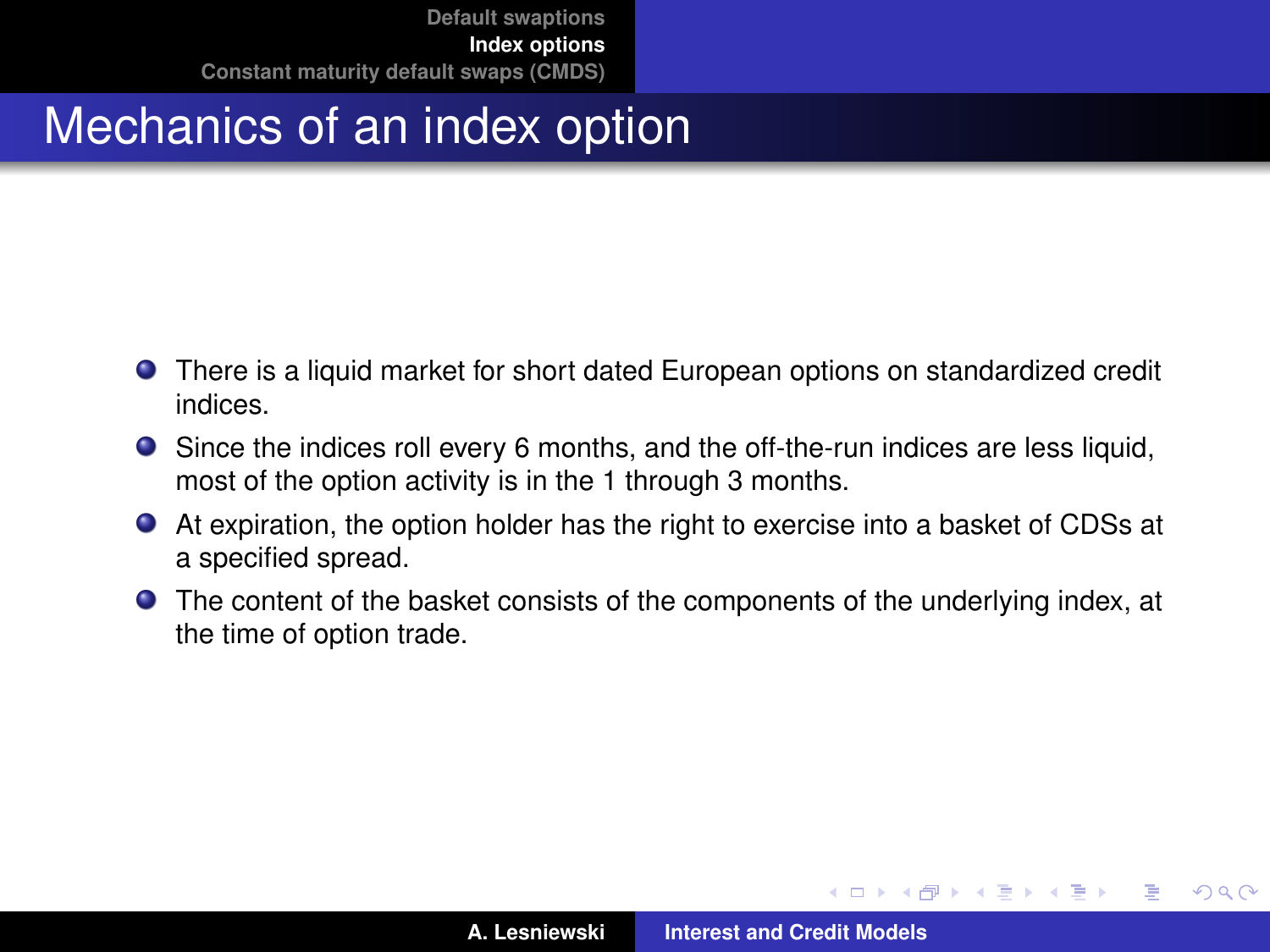## Mechanics of an index option

- Options on indices do not have the knock out feature.
- If there are substitutions or defaults in the basket during the life of the option, this does not affect the deliverable basket in the option contract.
- In particular, all defaulted CDSs should be delivered at option expiration, with values of one minus recovery.
- This is in contrast with single name CDS swaptions.

⊀ 御 ⊁ ∢ 重 ⊁ ∢ 重 ⊁

4 D F

Þ

 $QQ$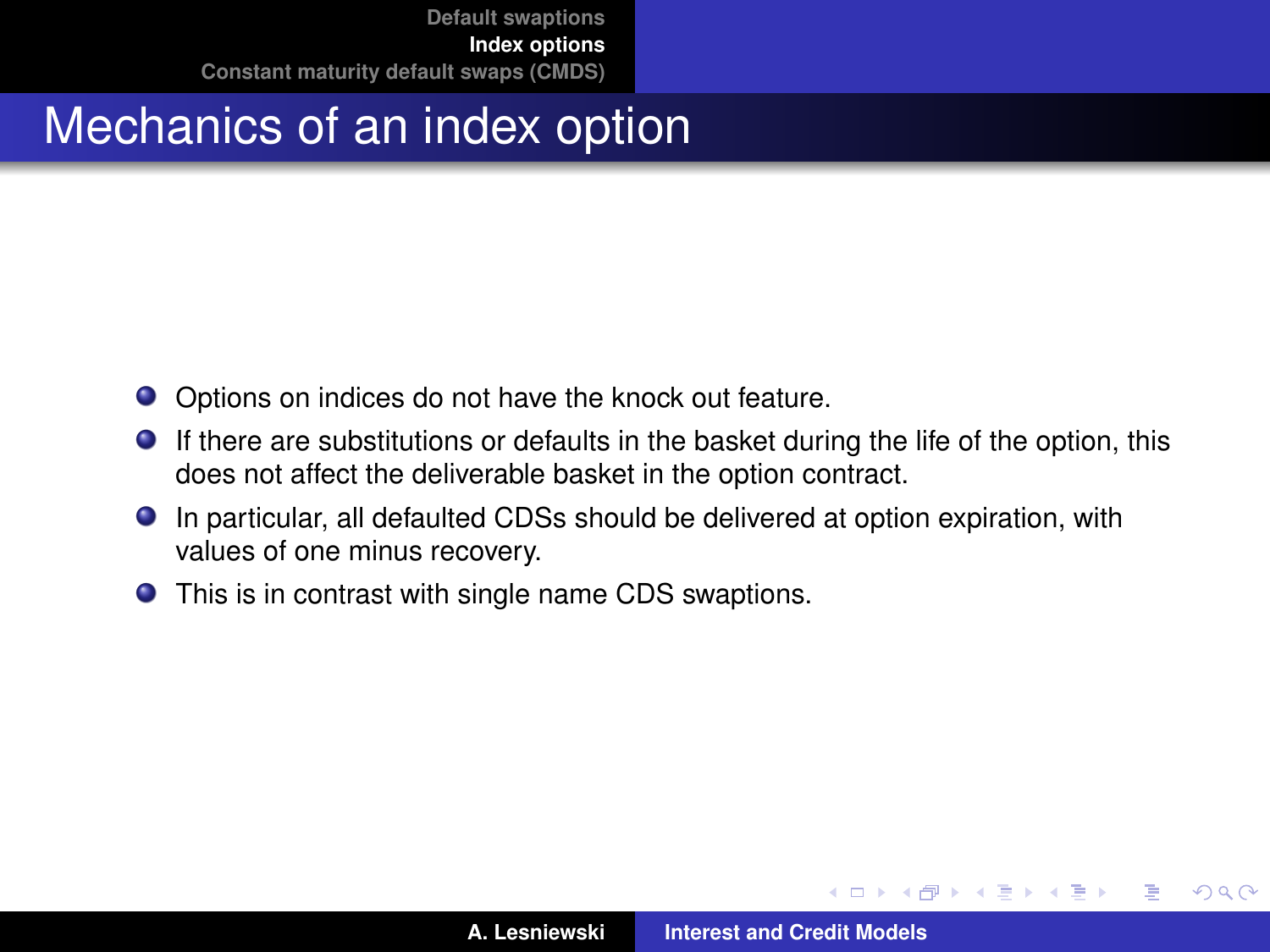## Valuation of an index option

- Consider a call option on an index struck at *K*. For simplicity, we assume that each component CDS has a notional of \$1 (rather than 1/*N* of the face value).
- The payoff of this option is given by

$$
V_{call}(T_0) = \Big(\sum_{j=1}^N V_{prot}^j(T_0, T) - K\Big)^+
$$
  
= 
$$
\Big(\sum_{j \notin \mathcal{D}} V_{prot}^j(T_0, T) + \sum_{j \in \mathcal{D}} (1 - R_j) - K\Big)^+,
$$

where  $D$  denotes the set of all index components that defaulted prior to  $T_0$ .

す 伊 メ マ ヨ メ マ ヨ メ

4 0 8

 $2Q$ Þ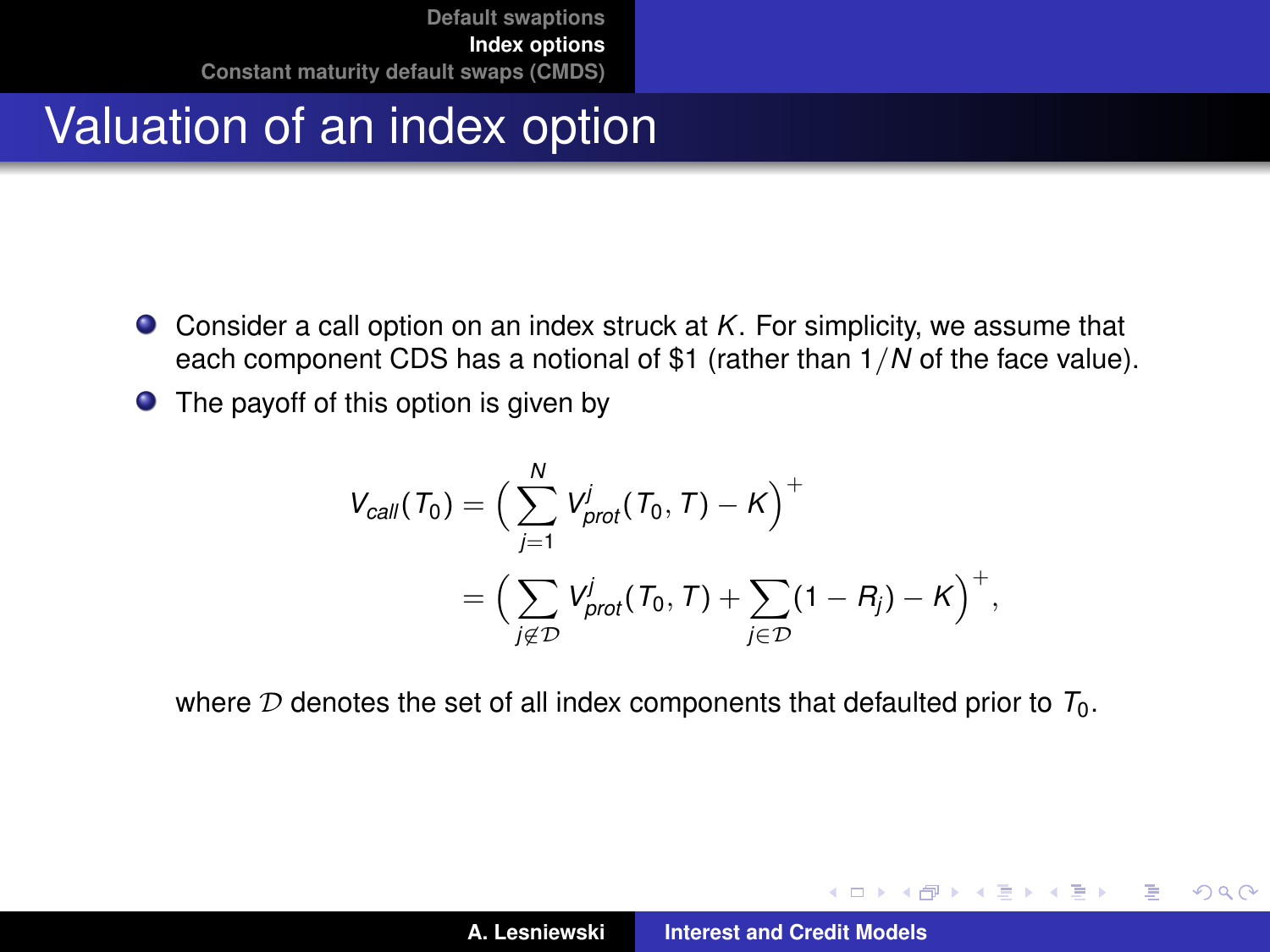#### Valuation of an index option

● Under the risk neutral measure,

$$
E\Big[\sum_{j\notin\mathcal{D}}V_{prot}^{j}(T_0, T)\Big] = E\Big[\sum_{j=1}^{N}1_{\tau_j>T_0}\mathcal{A}^{j}(T_0, T)(C^{j}(T_0, T) - C)\Big]
$$
  
=  $P_0(T_0)^{-1}\sum_{j=1}^{N}\mathcal{A}^{j}(0, T_0, T)(C^{j}(T_0, T) - C),$ 

where *C<sup>j</sup>* is the par spread for name *j*, and *C* is the spread on the index. **O** Also,

$$
\mathsf{E}\Big[\sum_{j\in\mathcal{D}}(1-R_j)\Big] = \mathsf{E}\Big[\sum_{j=1}^N\mathsf{1}_{\tau_j<\tau_0}(1-R_j)\Big] = \sum_{j=1}^N Q_j(0,T_0)(1-R_j).
$$

イロメ イ部メ イ君メ イ君メー

 $299$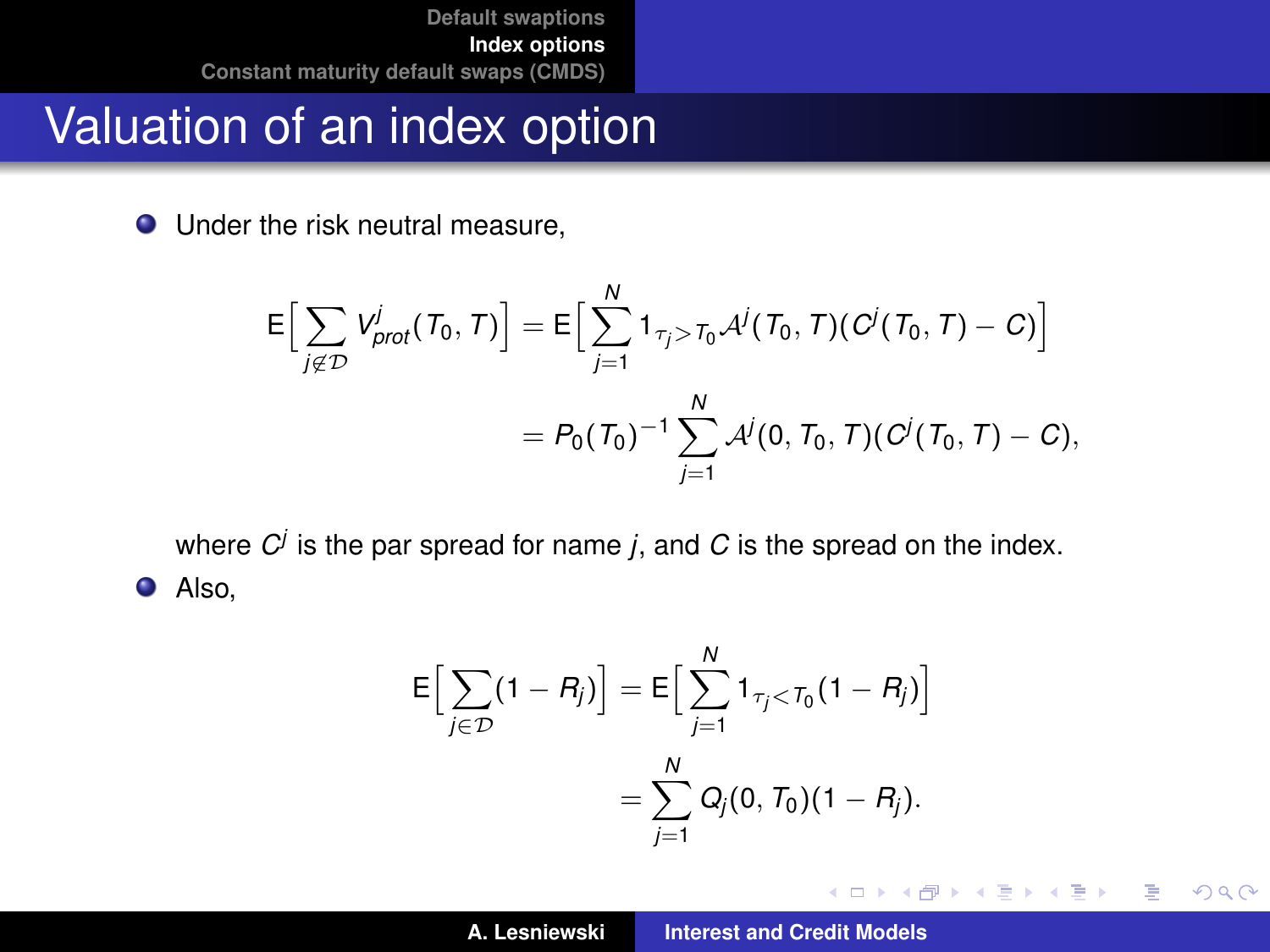## Valuation of an index option

● Let us now write the payoff as

$$
V_{\text{call}}(T_0)=(\Phi(T_0)-K)^+.
$$

As a result of the calculations above, we know that

$$
E[\Phi(T_0)] = P_0(T_0)^{-1} \sum_{j=1}^N \mathcal{A}^j(0,T_0,T)(C^j(T_0,T)-C) + Q_j(0,T_0)(1-R_j).
$$

- $\bullet$  To compute the option value  $V_{\text{c,}all}$  ( $T_0$ ), we need more information about the distribution of  $\Phi(T_0)$  beyond its expected value.
- This can be done by means of the following approximations.
- We assume that Φ(*T*0) can be expressed terms of a suitable "effective" spread  $C(T_0)$ .

(ロトス個) (運) (運)

Þ

 $298$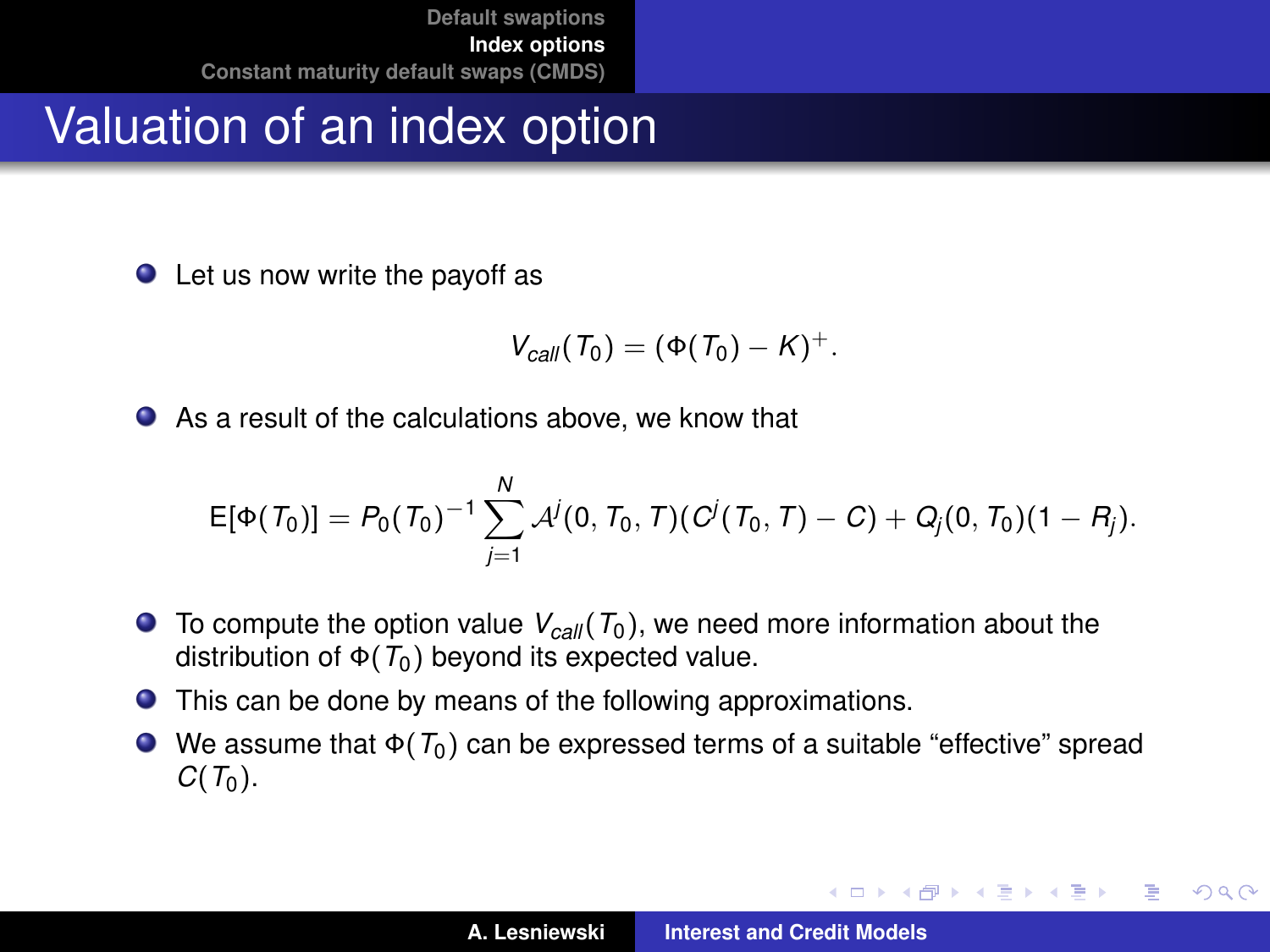### Valuation of an index option

A simple approach consists in writing:

$$
\Phi(\mathcal{T}_0) = p(C(\mathcal{T}_0))
$$
  
=  $N \mathcal{A}_C(\mathcal{T}_0, \mathcal{T})(C(\mathcal{T}_0) - C),$ 

where  $A_C(T_0, T)$  is the "effective" risky annuity given in terms of the "effective" survival probabilities  $S_C(T_0, T_i)$  introduced below.

- $\bullet$  The survival probabilities  $S_C(T_0, T_i)$  are defined as follows.
- $\bullet$  We use the credit triangle  $C_0 \approx \lambda(1 R)$  to write

$$
S_C(T_0, T_j) = e^{-(C(T_0)/(1 - R_{\text{eff}}))(T_j - T_0)},
$$

where *Reff* is an effective recovery rate (usually set to 40%).

イロトス 伊 トス 言 トス 言 トー

Þ  $2Q$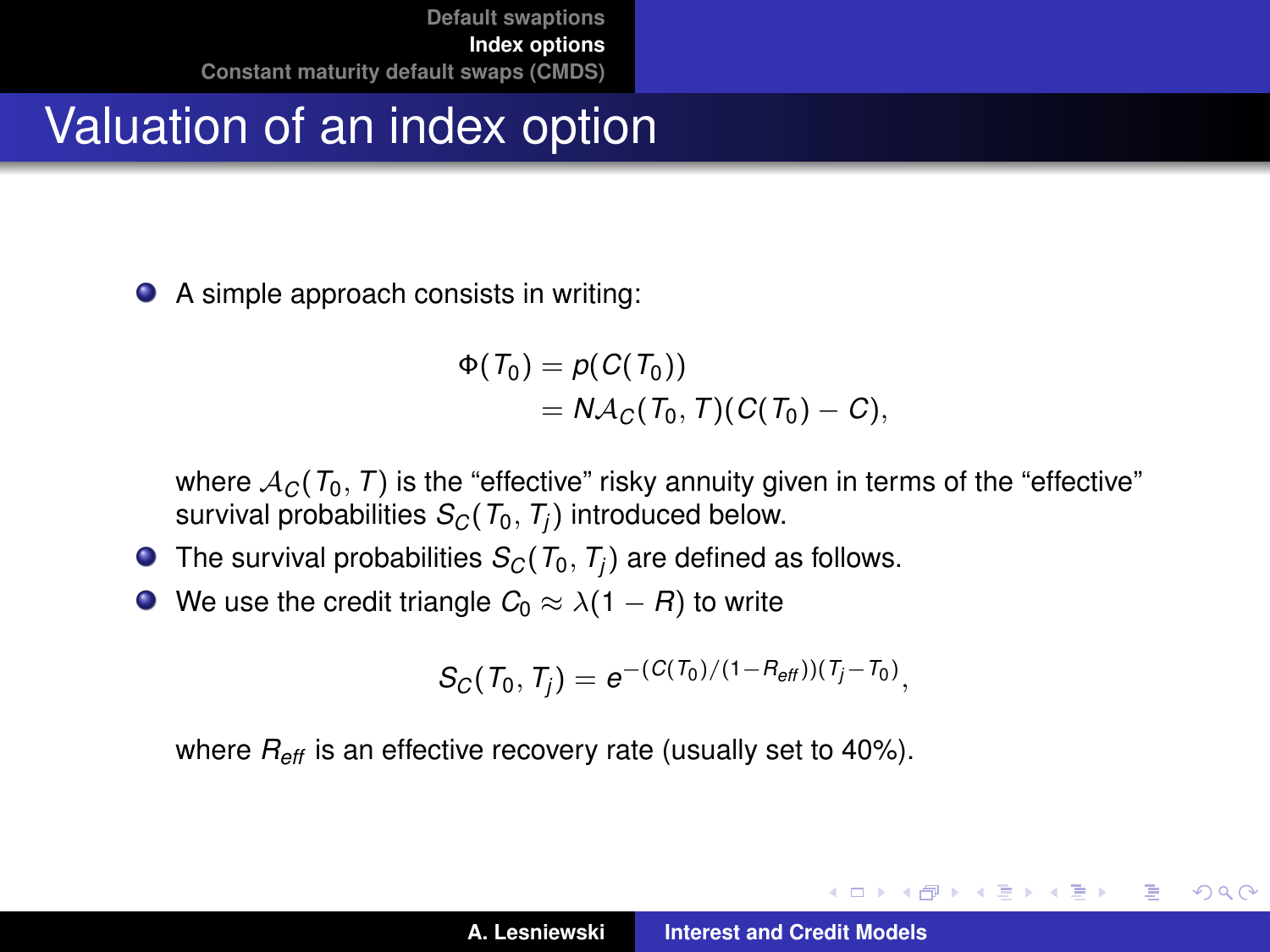## Valuation of an index option

- The expression for *S<sub>C</sub>* is similar to the way a CDS index is quoted by assuming that all names have identical characteristics.
- We write the payoff of the option as

$$
V_{\text{call}}(T_0) = (\rho(C(T_0)) - K)^+,
$$

and so

$$
V_{\text{call}}(0) = P_0(T_0) \mathsf{E}\big[ \big( p(C(T_0)) - K \big)^+ \big].
$$

(ロトス個) (運) (運)

 $299$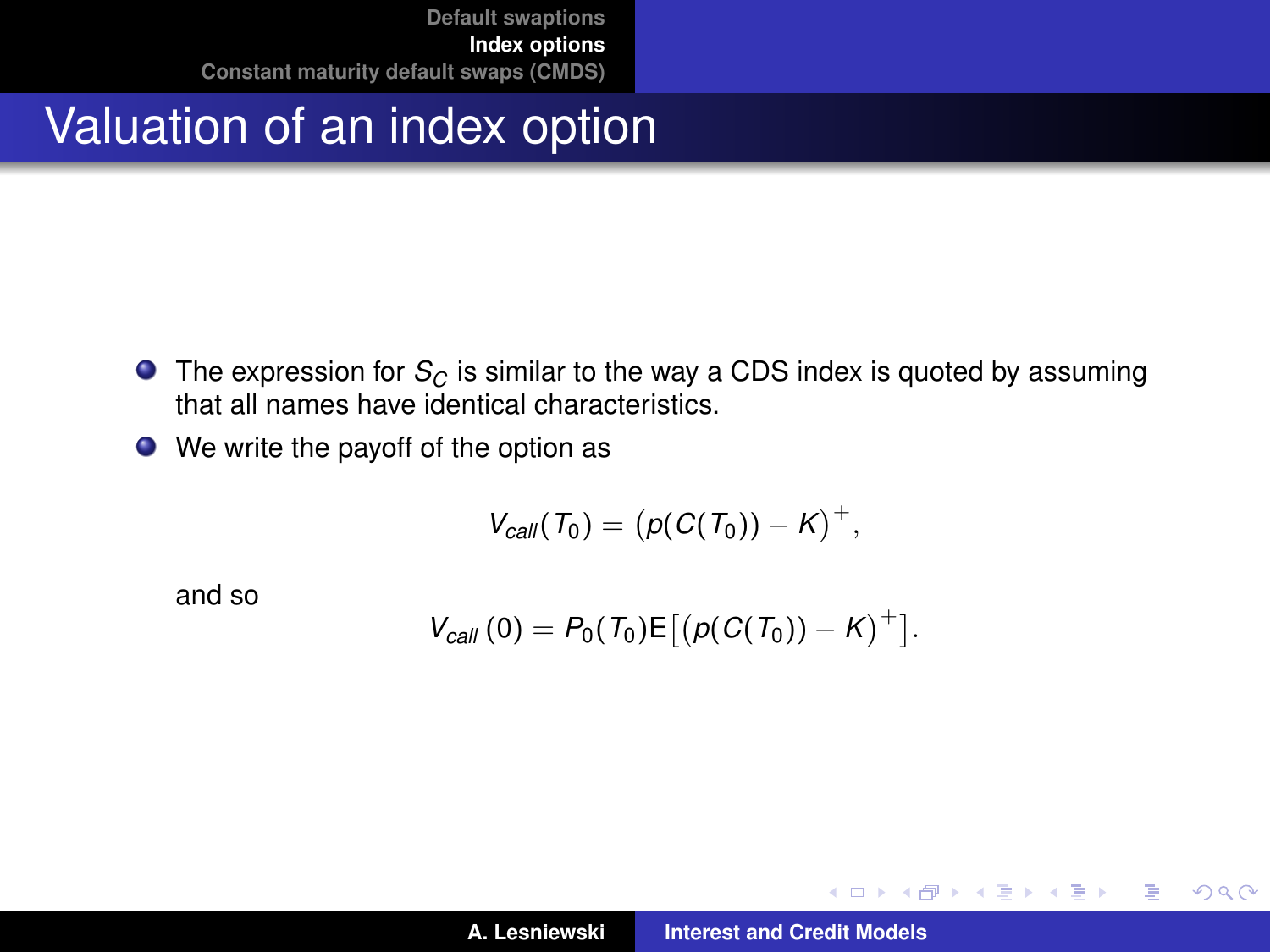#### Valuation of an index option

E

**If we know the density**  $\varphi$  **of the effective coupon**  $C(T_0)$ **, we can compute this** option value by numerical evaluation of the integral:

$$
V_{\text{call}} = P_0(T_0) \int_0^\infty (p(c) - K)^+ \varphi(c) dc.
$$

This is subject to the constraint on the expected value:

$$
E[p(C(T_0))] = \int_0^\infty p(c)\varphi(c)dc
$$
  
=  $P_0(T)^{-1}\sum_{j=1}^N A_j(C_0^j - C) + Q_j(0, T_j)(1 - R_j).$ 

イロメ イ部メ イ君メ イ君メー

 $299$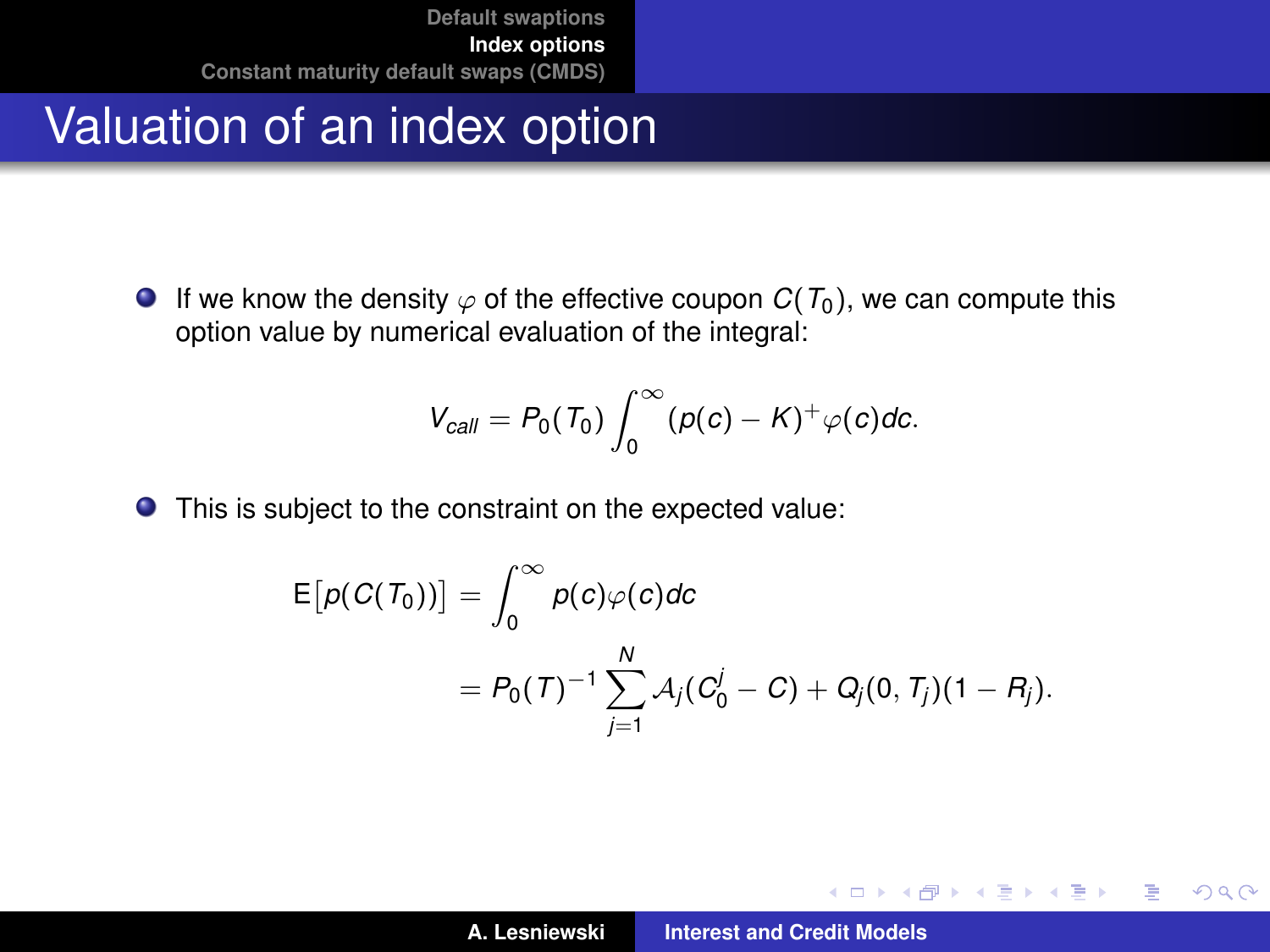#### Valuation of an index option

The market convention is to assume the lognormal distribution, and so we write

$$
C(T_0) = \mu e^{\sigma_C \sqrt{T_0} x - \frac{1}{2} \sigma_C^2 T_0}, \text{ where } x \sim N(0, 1).
$$

- **The index spread volatility**  $\sigma_C$  **is a market observable.**
- The mean  $\mu = \mathsf{E}[C(T_0)]$  is found by enforcing the condition for  $\mathsf{E}\bigl[ \rho(C(T_0)) \bigr]$ above.

イロメ イ部メ イ君メ イ君メー

 $299$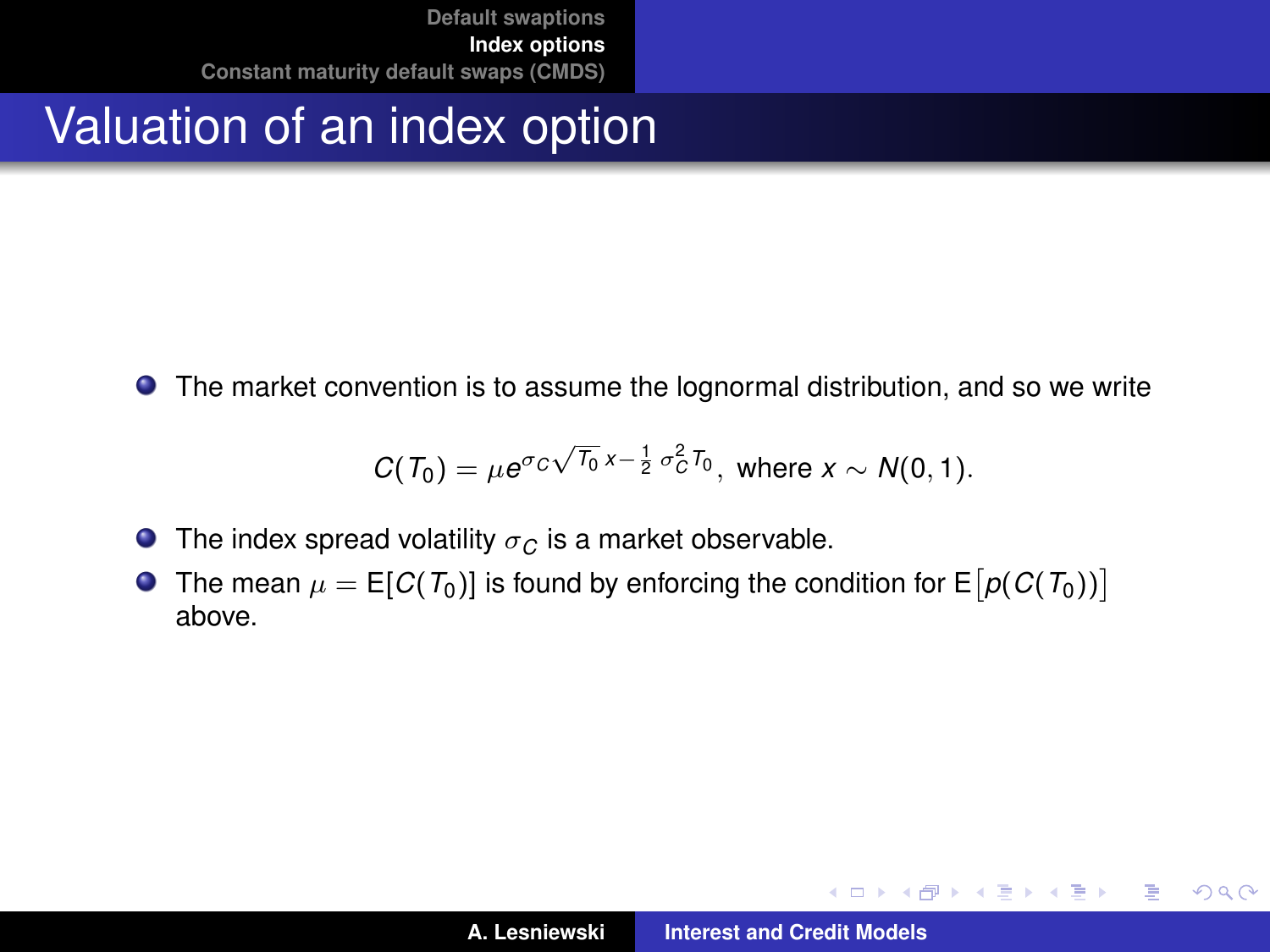## Valuation of an index option

To summarize the above calculations, the call price is given by

$$
V_{\text{call}} = \frac{P_0(T)}{\sqrt{2\pi}} \int_{-\infty}^{\infty} \left( p(\mu e^{\sigma_C \sqrt{T} x - \frac{1}{2} \sigma_C^2 T}) - K \right)^+ e^{-\frac{1}{2} x^2} dx,
$$

subject to the condition for  $\mu$ :

$$
\mathsf{E}\big[p(C(T_0))\big] = \frac{1}{\sqrt{2\pi}}\int_{-\infty}^{\infty} p\big(\mu e^{\sigma_C\sqrt{T}x-\frac{1}{2}\sigma_C^2T}\big)e^{-\frac{1}{2}x^2}dx,
$$

where  $E[\Phi(T_0)]$  is defined above.

- **O** The integrals can be calculated numerically.
- Note that the strike *K* is often given in spread terms rather than in price terms.  $\bullet$
- **•** The conversion from spread to strike follows the algorithm presented in Lecture Notes #3 (which is also similar to the definition of  $C(T_0)$  above).

(ロトス個) (運) (運)

 $QQ$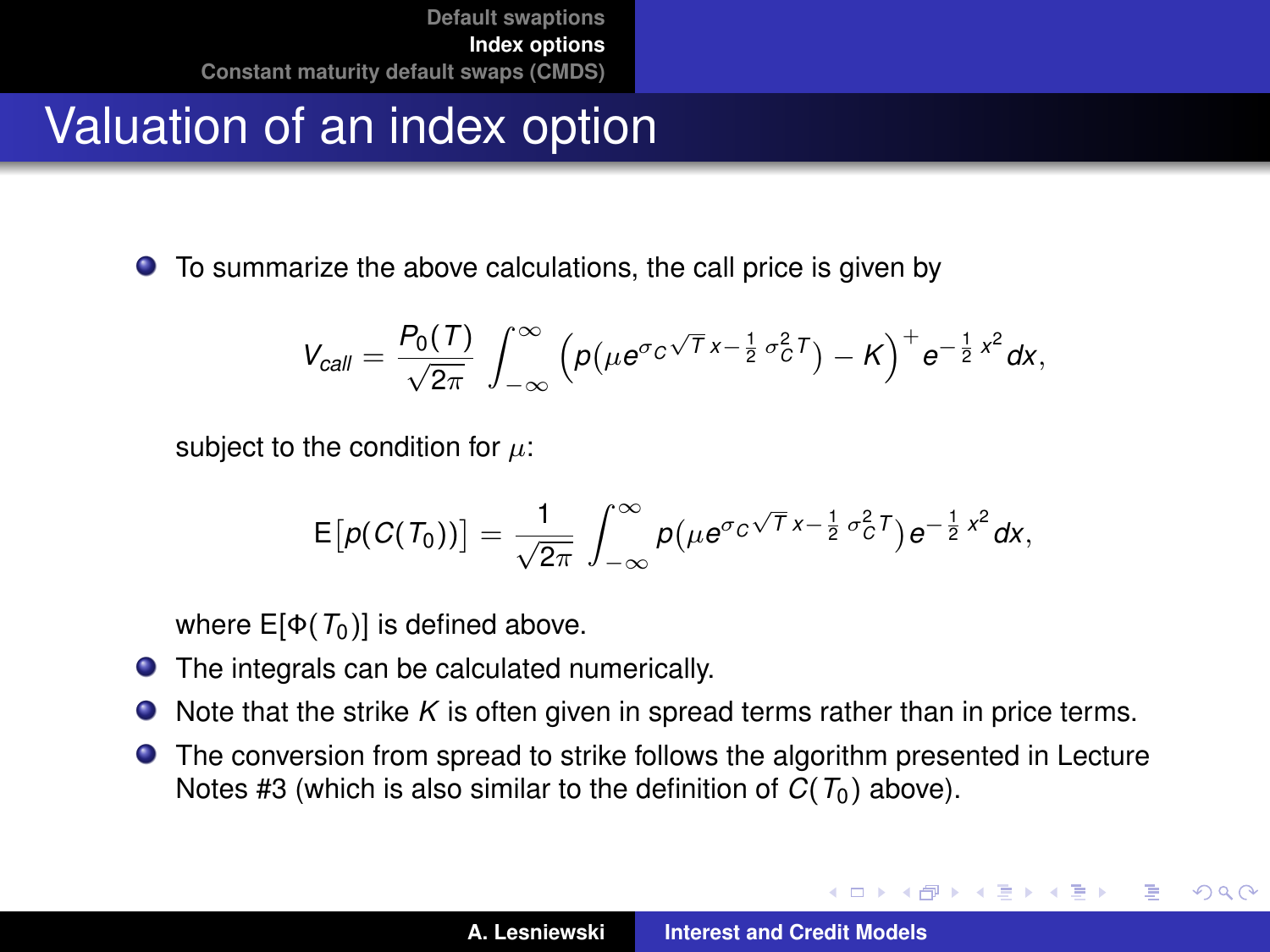

- A CMDS is a variation on the CDS in which one leg pays a periodic floating (rather than fixed) coupon.
- This coupon is linked to the fixing of a reference spread on the previous coupon date.
- Denote the coupon dates on the swap by  $T_i$ ,  $i = 1, \ldots, M$ . On the date  $T_i$  the coupon leg pays the par yield *C*(*Ti*−1) of a reference CDS maturing, say, 5 years later.
- Since the maturity of the reference CDS remains constant throughout the life of the contract, it i referred to as a *constant maturity default swap*.

イロメ イ部メ イ君メ イ君メー

 $QQ$ 

<span id="page-20-0"></span>Þ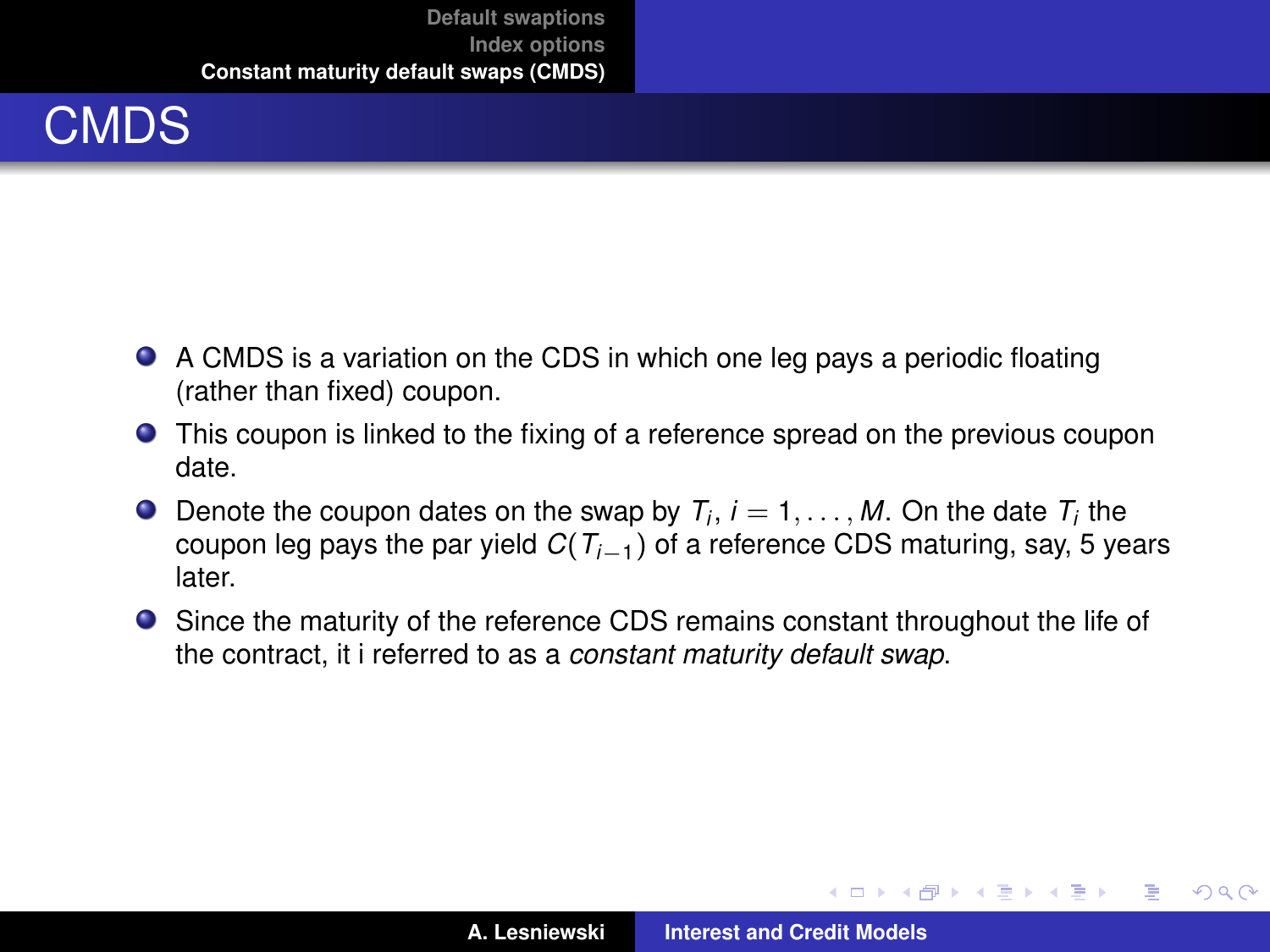

- Typically, the other leg on the swap is the standard protection leg.
- It may also be a standard premium leg, or a CMDS leg corresponding to a different maturity CDS (say, 10 years).
- $\bullet$  To develop a pricing model, consider first a single coupon setting at time  $T_0$ , on a par rate corresponding to a CDS with payment dates  $T_1, \ldots, T_N = T$ , so that the maturity of the reference swap is  $T - T_0$ . The CMDS coupon is paid on  $T_1$ .
- **For simplicity, we assume that there is no payment at time**  $T_1$  **if**  $\tau < T_1$  **(no** accrued interest).

イロメ イ部メ イヨメ イヨメー

÷.  $298$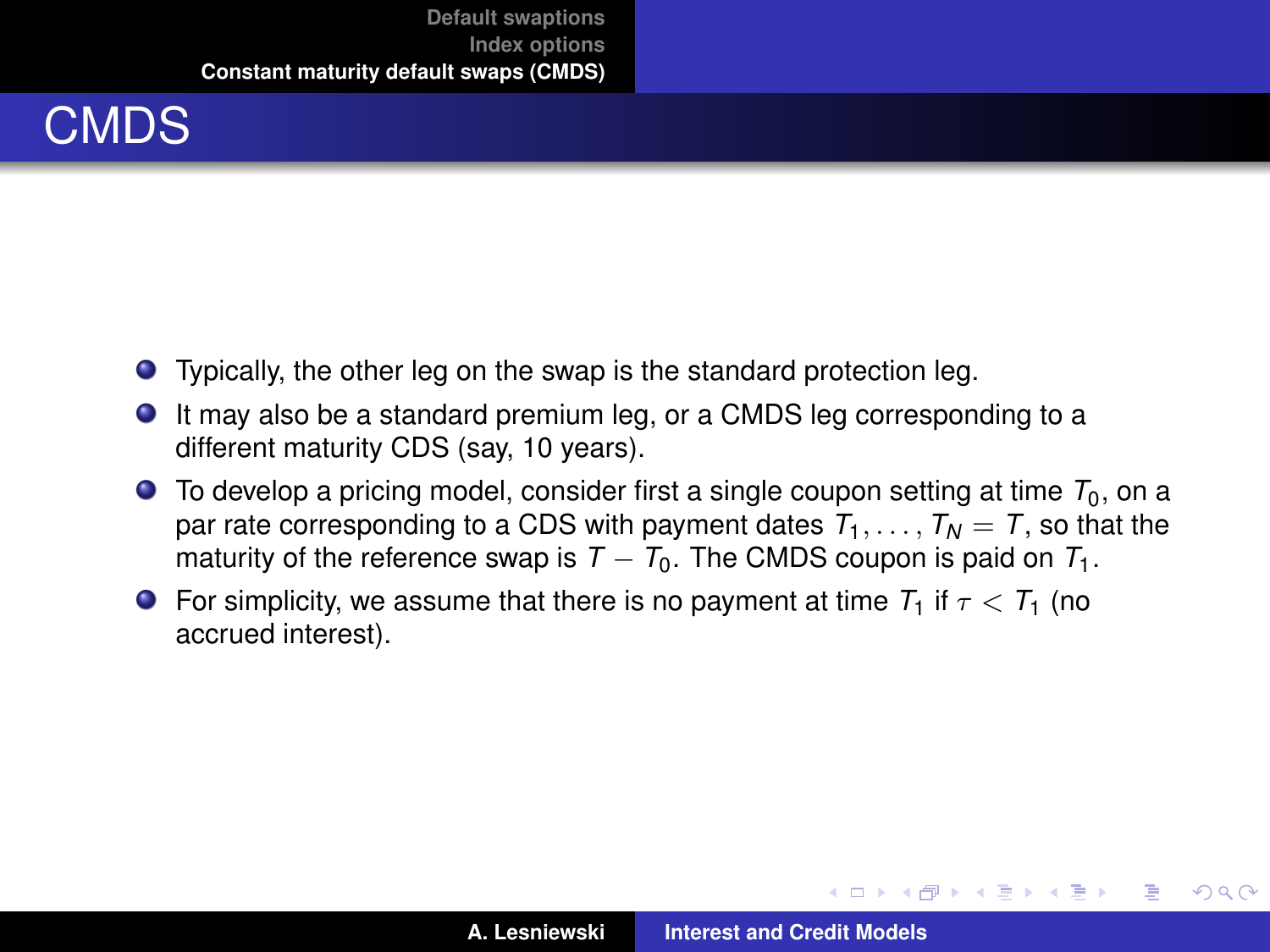## Valuation of a CMDS

● The value of this payment on the settlement date is

$$
V_{\text{cpn}}(T_0) = 1_{\tau > T_0} \mathcal{P}(T_0, T_1) C(T_0) \delta,
$$

where  $\delta$  is a day count fraction.

● Today's value of the payment is

$$
V_{cpn}(0) = E[1_{\tau > T_0} \mathcal{P}(T_0, T_1) C(T_0) e^{-\int_0^{T_0} r(s) ds}] \delta
$$
  
=  $\mathcal{A}(0) E^{\Omega_{T_0},T} [\mathcal{P}(T_0, T_1) \mathcal{A}(T_0)^{-1} C(T_0)] \delta$ ,

where  $\mathsf{Q}_{\mathcal{T}_0,\mathcal{T}}$  is the survival measure.

- We know that  $C(t)$  is a martingale under the measure  $\mathsf{Q}_{\mathcal{T}_0,\mathcal{T}}.$
- The quantity  $\frac{\mathcal{P}(t,\mathcal{T}_1)}{\mathcal{A}(t)}$  is also a martingale.

イロメ イ部メ イヨメ イヨメー

重

 $2Q$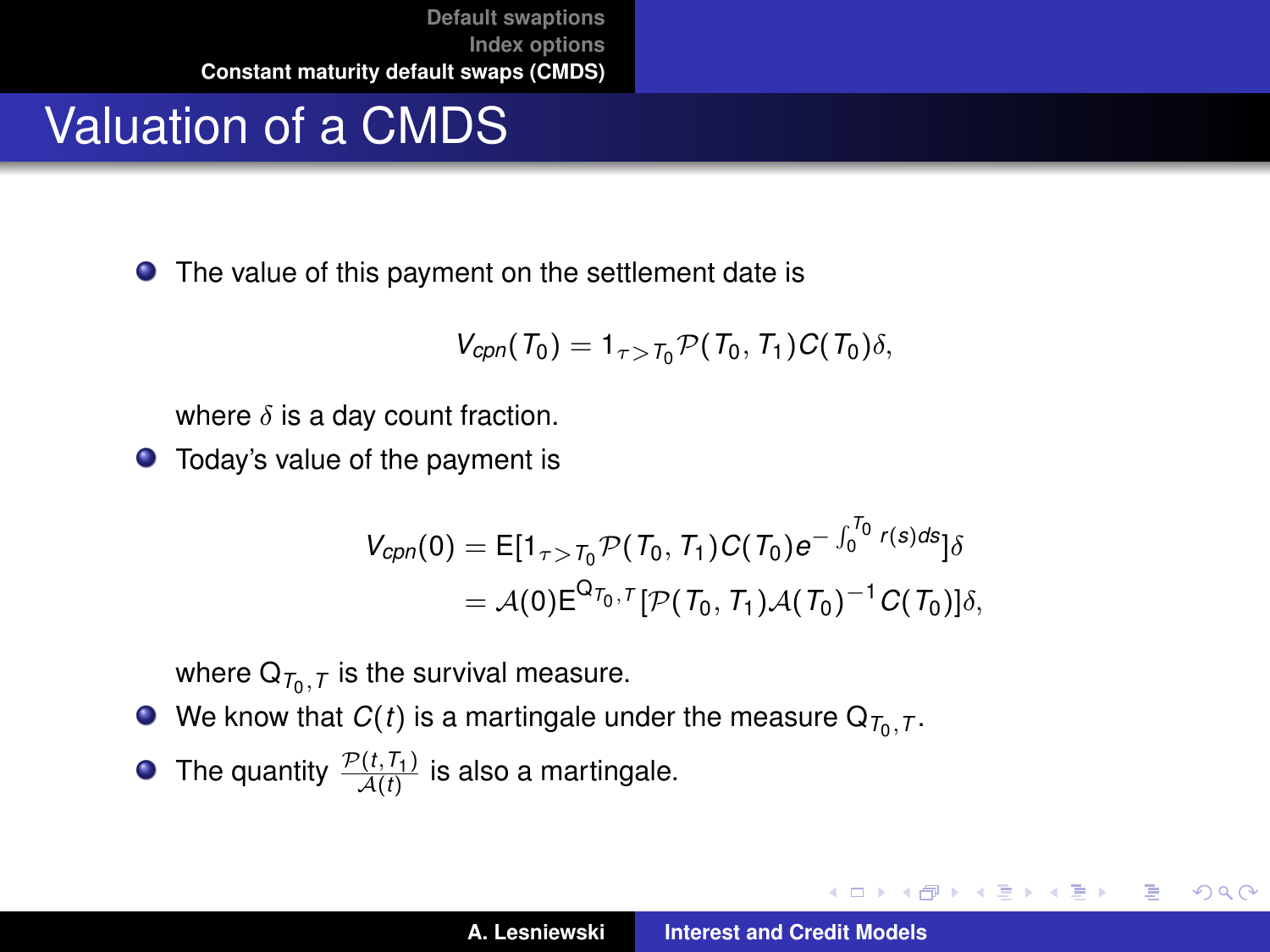#### Andersen's method

● Recall the property of iterated expected value:

 $E[E[X|Y]] = E[X].$ 

● Following Leif Andersen, we use this identity to write

$$
V_{cpn}(0) = \mathcal{A}(0) \mathsf{E}^{\mathsf{Q}_{T_0,T}}[f(C(T_0))C(T_0)]\delta,
$$

where  $f(C(T_0))$  is the conditional expectation:

$$
f(C(\mathcal{T}_0)) \triangleq \mathsf{E}^{\mathsf{Q}_{\mathcal{T}_0},\tau}[\mathcal{P}(\mathcal{T}_0,\mathcal{T}_1)\mathcal{A}(\mathcal{T}_0)^{-1} | C(\mathcal{T}_0)].
$$

イロメ イ部メ イヨメ イヨメー

 $299$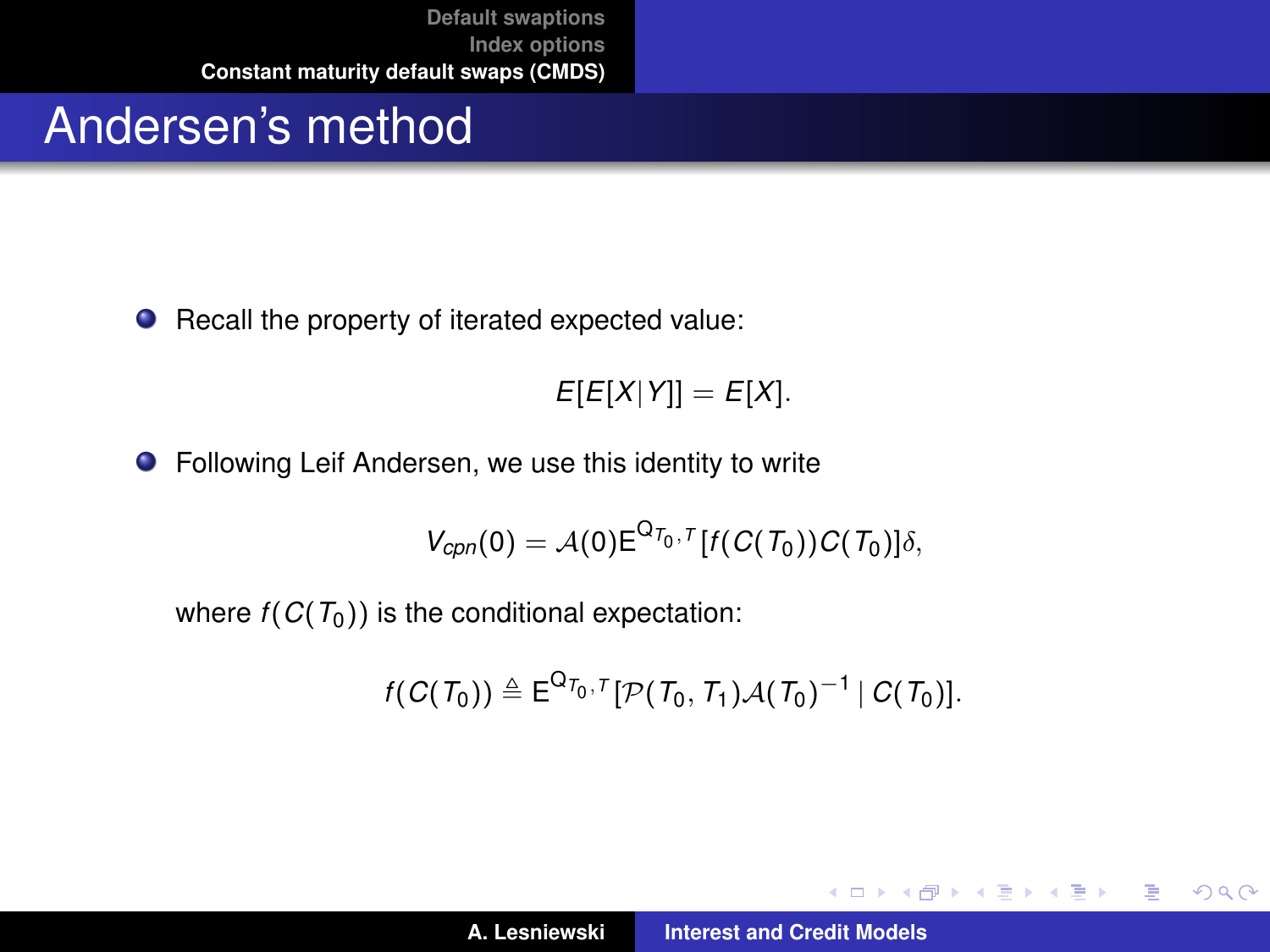## Andersen's method

 $\bullet$  Our goal is to find an effective approximation to  $f(x)$ . Then we set

$$
g(x) = f(x)x,
$$

and compute *Vcpn*(0) by integration:

$$
V_{cpn}(0) = \mathcal{A}(0)\delta \int_0^\infty g(x)\,\varphi(x)\,dx,
$$

where  $\varphi$  is the probability density of  $C(T_0)$ .

- **•** The density  $\varphi$  is often known from the assumed model.
- It can also be determined from the observed swaption prices by means of the *replication formula*, which we discussed in Lecture Notes #6.

イロメ イ部メ イヨメ イヨメー

Þ  $2Q$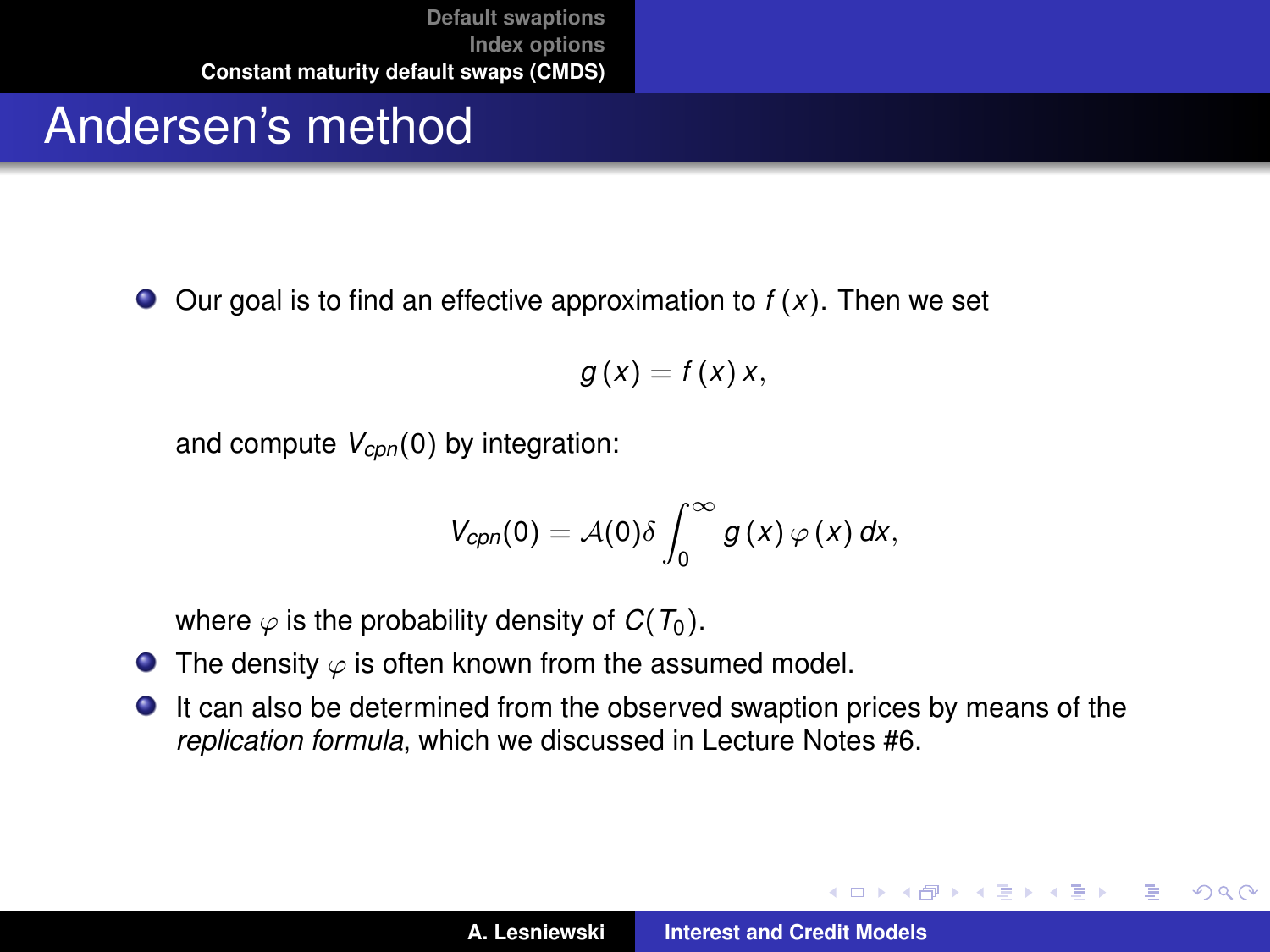#### Andersen's method

**O** Therefore

$$
\varphi(K)=\mathcal{A}(0)^{-1}\frac{\partial^2}{\partial K^2} V_{\text{call}}(K),
$$

so that

$$
V_{\text{cpn}}(0) = \delta \int_0^\infty g(K) \; \frac{\partial^2}{\partial K^2} \; V_{\text{call}}(K) \, dK.
$$

- This shows that the CMDS payout can be replicated by taking positions in CDS swaptions at many different strikes.
- The weight on the swaption with strike *K* is  $g''(K)$ .

イロメ イ部メ イ君メ イ君メー

 $299$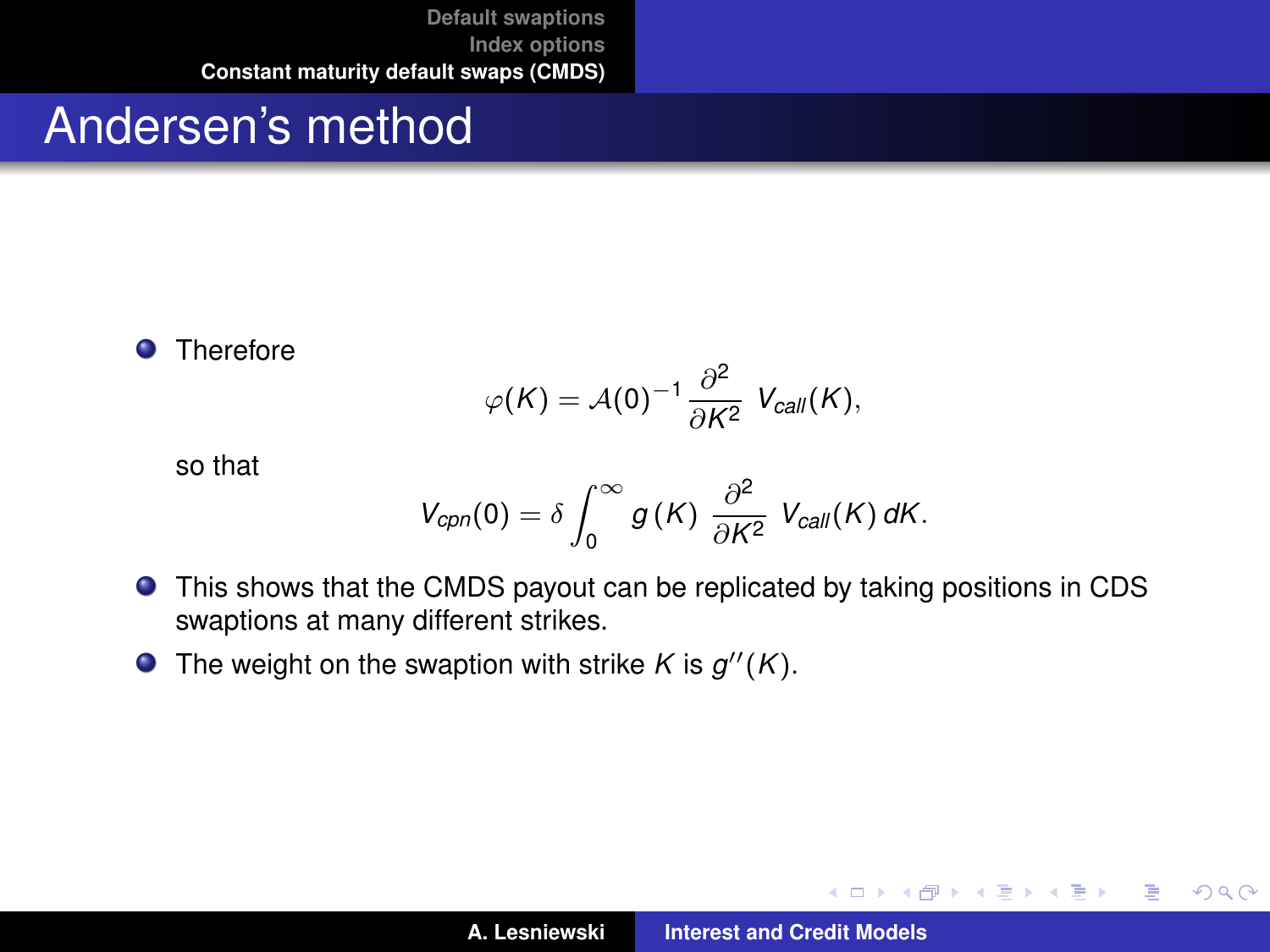### Andersen's method

- We still need to find an approximate form of *f*.
- **O** To this end, we notice that the graph of  $\mathcal{P}(T_0, T_1)\mathcal{A}(T_0)^{-1}$  against  $C(T_0)$  is roughly a straight line (in reality, the ratio depends on the entire term structure of spreads...).
- **O** We thus write

$$
f(C)\approx aC+b.
$$

 $\bullet$  To determine the constant *b*, we can use the fact that for  $C = 0$ ,

$$
\mathcal{P}(T_0,T_1)\mathcal{A}(T_0)^{-1} = P(T_0,T_1)\mathcal{A}(T_0)^{-1},
$$

which implies that

$$
b = P_0(T_1)A_0^{-1}.
$$

イロメ イ部メ イ君メ イ君メー

 $299$ 

Þ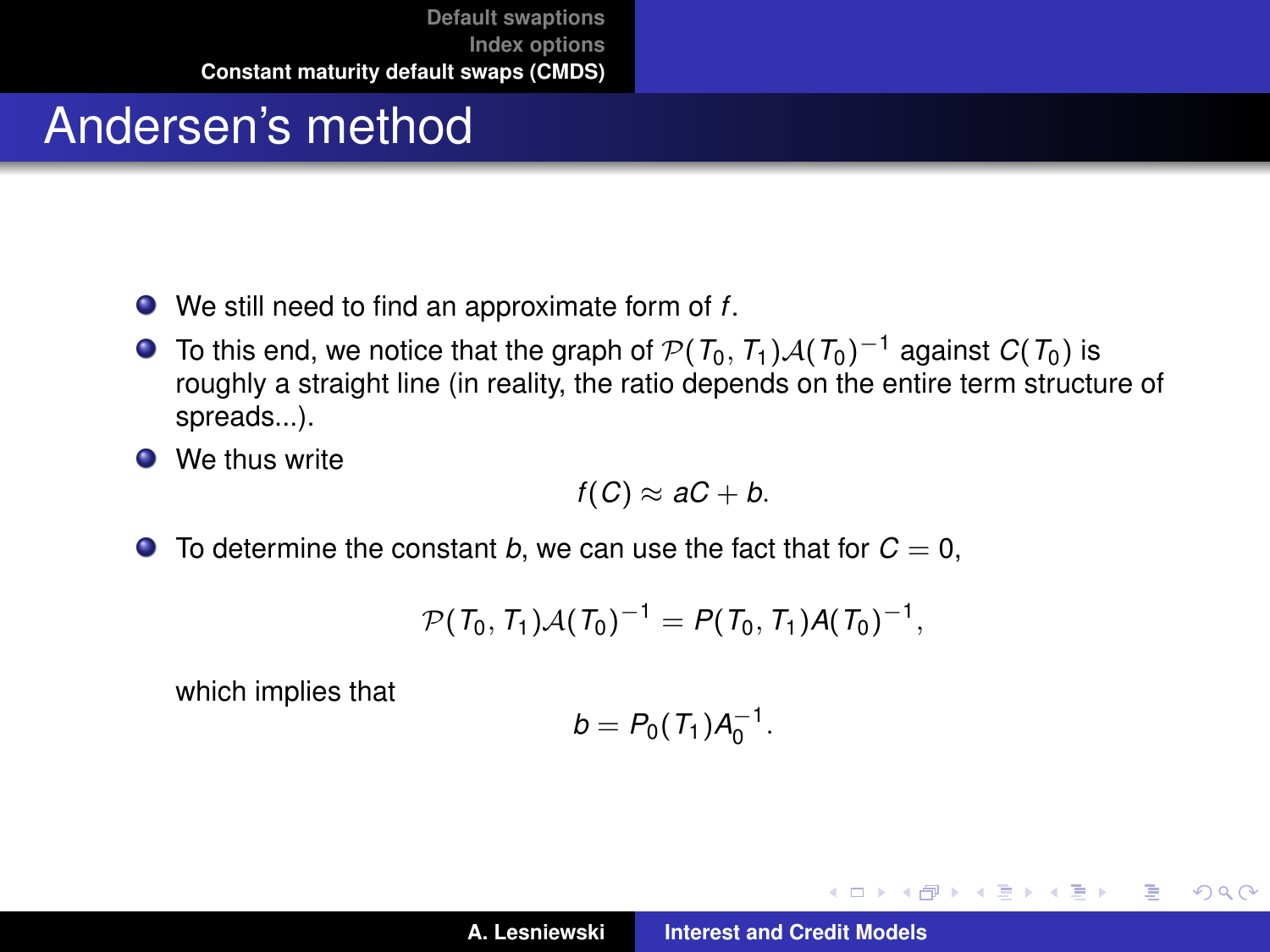## Andersen's method

 $\bullet$  We can then find *a* from the basic requirement that  $P(t, T_1)/A(t)$  be a martingale in the annuity measure, such that

$$
E^{Q_{T_0,T}}[aC(T_0)+b]=aC_0+b
$$
  
=  $\mathcal{P}_0(T_1)/\mathcal{A}(0)$ .

or

$$
a=\frac{\mathcal{P}_0(\mathit{T}_1)/\mathcal{A}(0)-b}{C_0}\,.
$$

● So, as a reasonable approximation, we have the formula

$$
V_{cpn}(0) = A(0)\delta \int_0^\infty (ax^2 + bx)\varphi(x)dx.
$$

- $\bullet$ This integral can be carried out analytically in various models.
- It can also, in principle, be computed model free, by means of the replication  $\bullet$ formula.

イロメ イ部メ イヨメ イヨメー

 $299$ 

Þ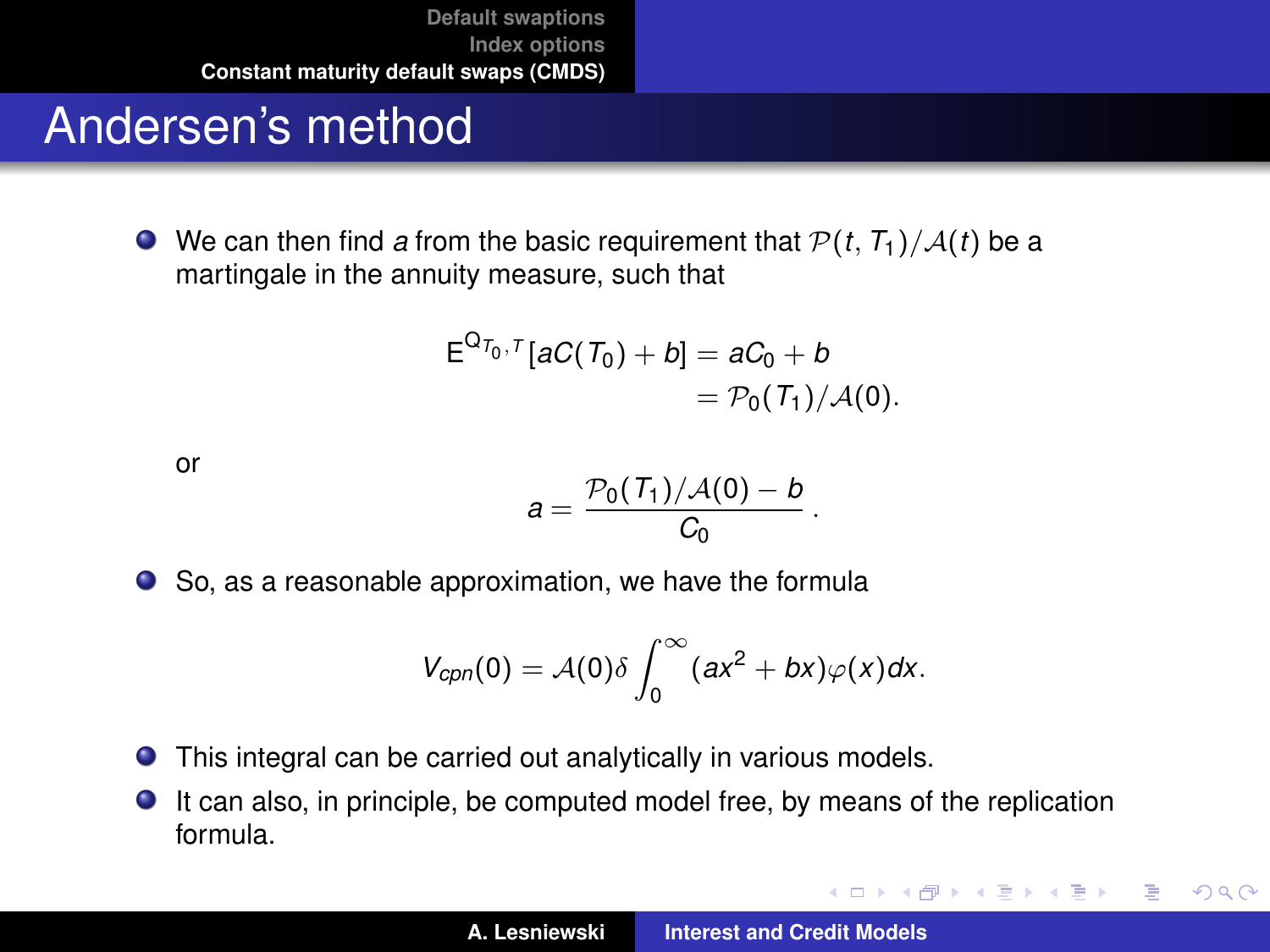## Pricing CMDS with a cap

- The contract we have considered so far is somewhat simplified. For distressed names, their par spreads can reach very high levels and the CDSs will stop trading.
- As a consequence, it is a standard practice to impose a cap on the forward spread. Also, there is typically a notional scale  $\alpha$  on the coupon leg, to allow the total CMDS contract to be issued at par, i.e. at zero value.
- The coupon payment at time  $T_i$  is then

$$
\alpha\delta\mathbf{1}_{\tau>\mathcal{T}_i}\min(C(T_{i-1}),U),
$$

where *U* is the cap level.

This change can be easily accommodated: we replace the unconstrained payoff with

$$
g(x) = \alpha f(x) \min(x, U),
$$

where  $f(x)$  is the same function as before.

イロメ イ部メ イ君メ イ君メー

 $QQ$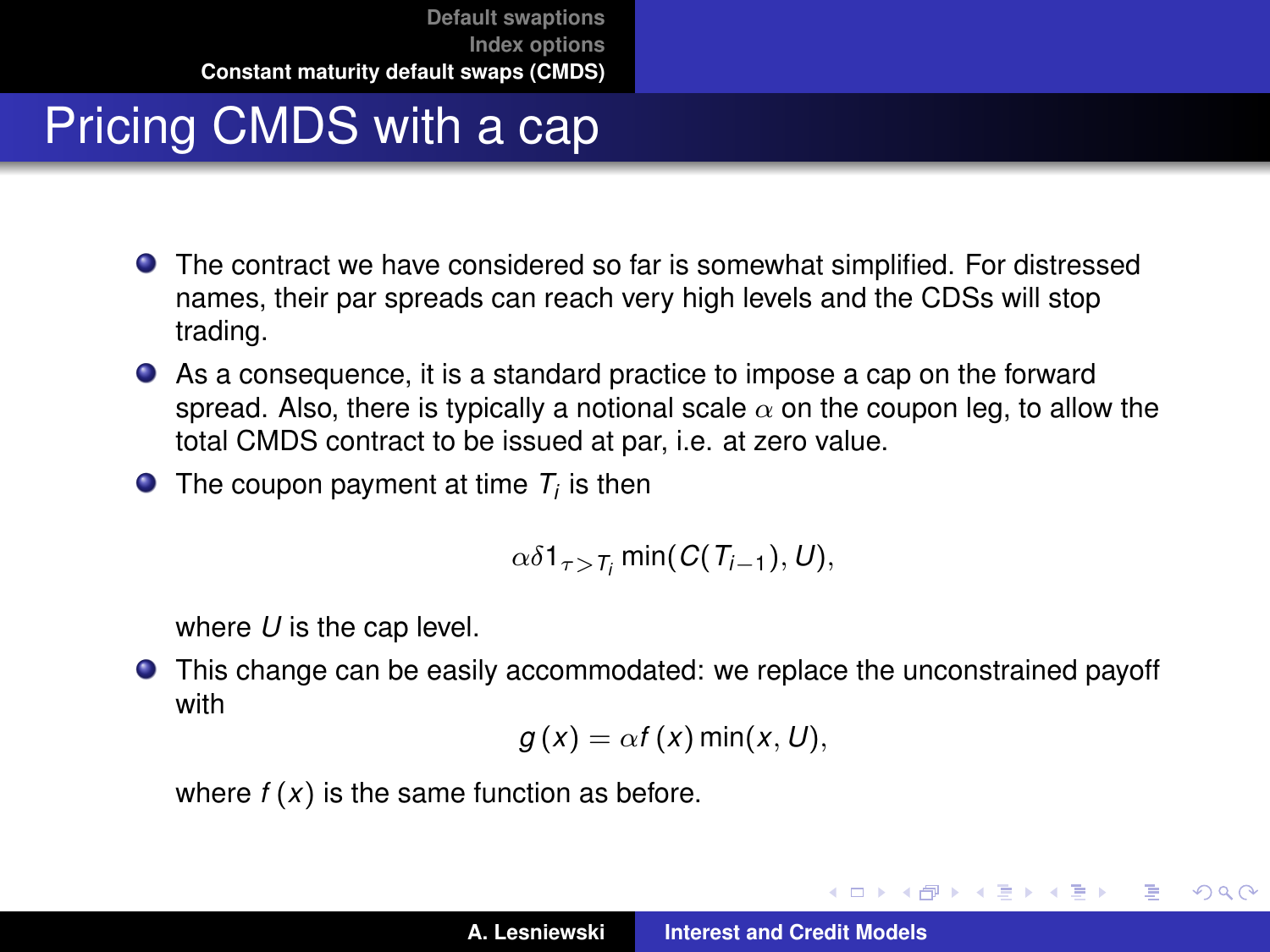#### Pricing CMDS with a cap

● Using Andersen's method, this yields

$$
V_{cpn}(0) = \alpha \delta \mathcal{A}(0) \int_0^\infty (ax + b) \min(x, U) \varphi(x) dx
$$
  
=  $\alpha \delta \mathcal{A}(0) \int_0^U (ax^2 + bx) \varphi(x) dx + \alpha \delta \mathcal{A}(0) U \int_U^\infty (ax + b) \varphi(x) dx.$ 

- **For CMDS** contracts, the value of  $\alpha$  that renders the values of both legs of the swap identical is denoted  $\alpha_{\text{par}}$ ; this is the quoted value.
- For the lognormal model, CMDS caps can be priced in closed form.

イロメ イ部メ イ君メ イ君メー

 $299$ 

Þ